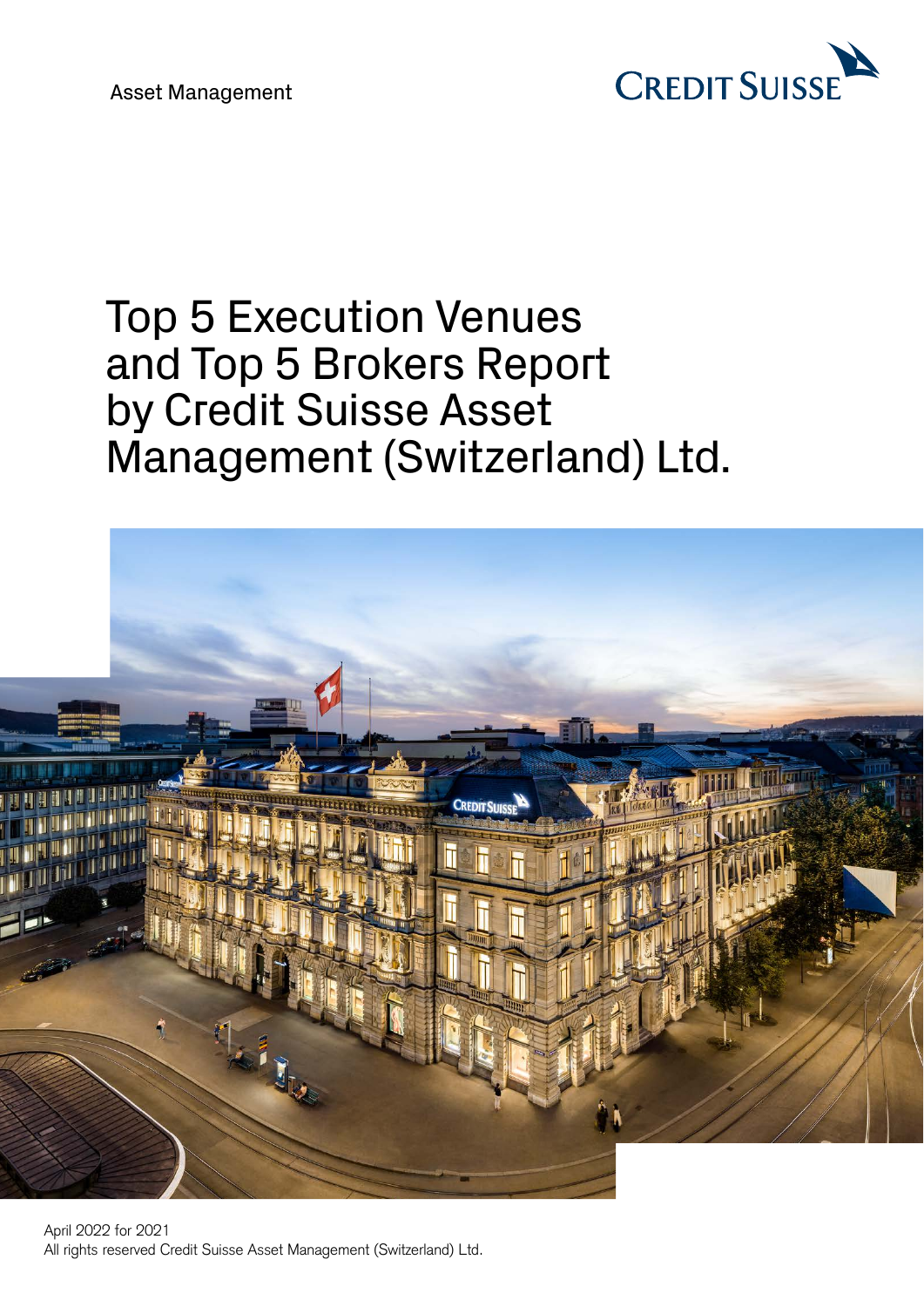## Table of contents

| 1. Purpose of this Execution of orders Quality Report    | $\mathbf 3$ |
|----------------------------------------------------------|-------------|
| 2. Overview of CSAM Top 5 reports                        | 4           |
| 3. Detailed CSAM Top 5 reports                           | 5           |
| 3.a. Execution reports for professional client orders    | 5           |
| 3.b. Execution reports for retail client orders          | 8           |
| 3.c. Transmission reports for professional client orders | 10          |
| 3.d. Transmission reports for retail client orders       | 13          |
| 3.e. Execution reports for SFTs                          | 15          |
| Appendix                                                 | 16          |
| A.1. Financial instruments in scope of this Report       | 16          |
| A.2. Definitions                                         | 17          |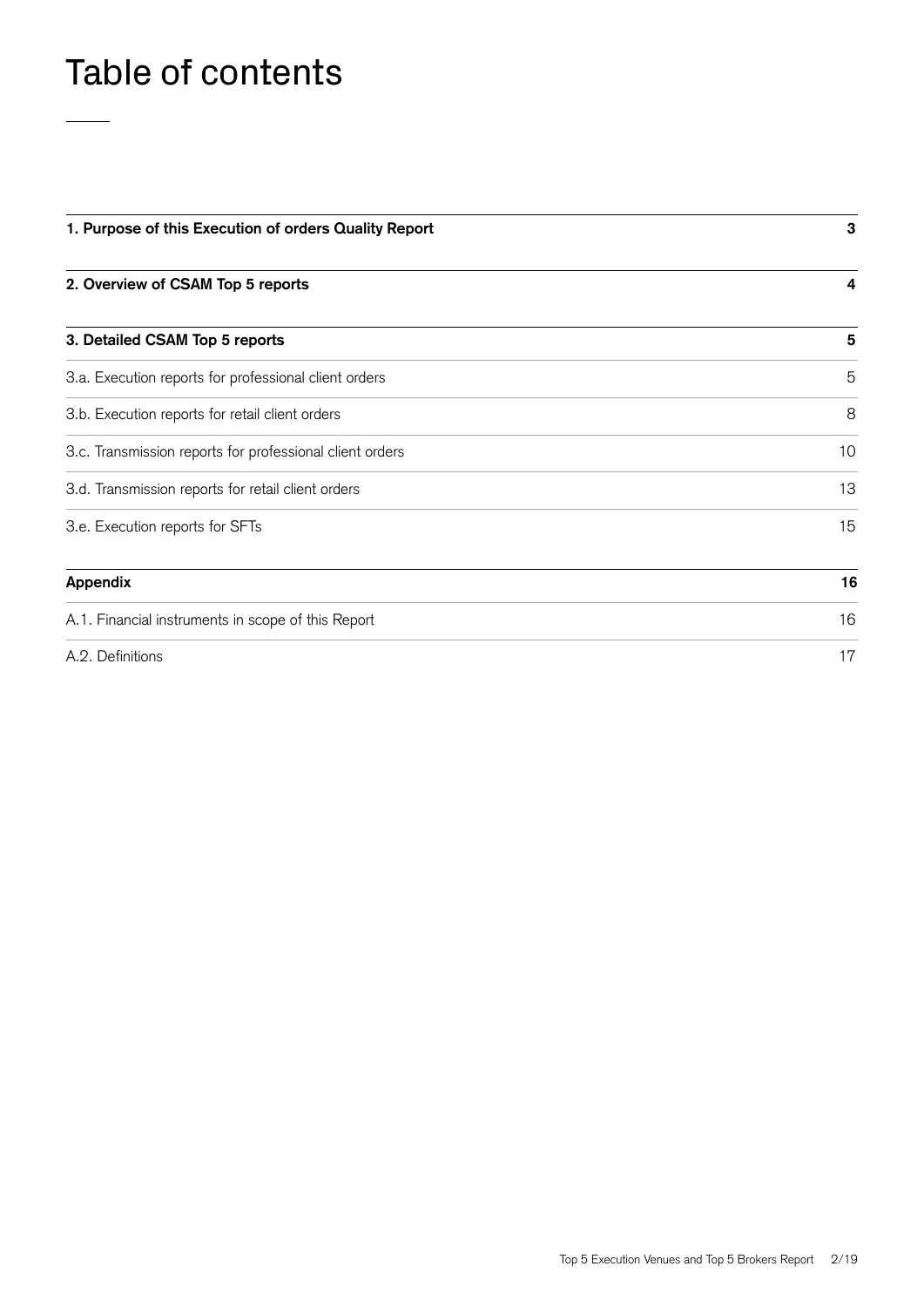### <span id="page-2-0"></span>1. Purpose of this Top 5 Execution Venue and Top 5 Brokers Report

This Report on the Top 5 Execution Venues and Top 5 Brokers (hereafter as "Top 5 Report") identifies the parties to which orders have been transmitted for execution respectively identifies the Execution Venues with whom orders have been executed on behalf of client portfolios by Credit Suisse Asset Management (Switzerland) Ltd. (hereafter as "CSAM", "we", or "us").

This Report is intended to cover the period from 01/01/2021 to 31/12/2021.

It is linked to the Statement on Best Execution Principles of Credit Suisse Asset Management (Switzerland) Ltd (hereafter "Statement"; available on the CSAM website<sup>1</sup>) and is also linked to the Report on Best Execution Quality obtained (hereafter as "Quality Report", also available on the CSAM website). All publications follow the disclosure requirements of relevant law by applying the standards of the Markets in Financial Instruments Directive 2014/65/EU (hereafter "MiFID II"). More specifically, this (asset class specific) Top 5 Report refers to the obligations set out in art. 27.6 of MiFID II, art. 65.6 of the Commission Delegated Regulation (EU) 2017/565 and art. 3.1 and 3.2 of Commission Delegated Regulation (EU) 2017/576 ("RTS 28").

As outlined in ESMA's Q&A on MiFID II and MiFIR investor protection topics, certain aspects of the RTS 28 requirements are tied to new provisions from MiFID II or MiFIR. Given that CSAM, as a Swiss regulated asset manager, is not a firm directly subject to the European MiFID II provisions, it is not obliged to comply with the Best Execution requirements but endeavors to do so in order to provide the best service to its clients. Thus, this Report may reflect adjustments made by CSAM when applying MiFID II RTS 28 principles.

For clients serviced by Credit Suisse legal entities other than CSAM, please note that there might be separate Top 5 Reports which disclose the transmission and execution details obtained of those legal entities. Please contact your relationship manager for further information.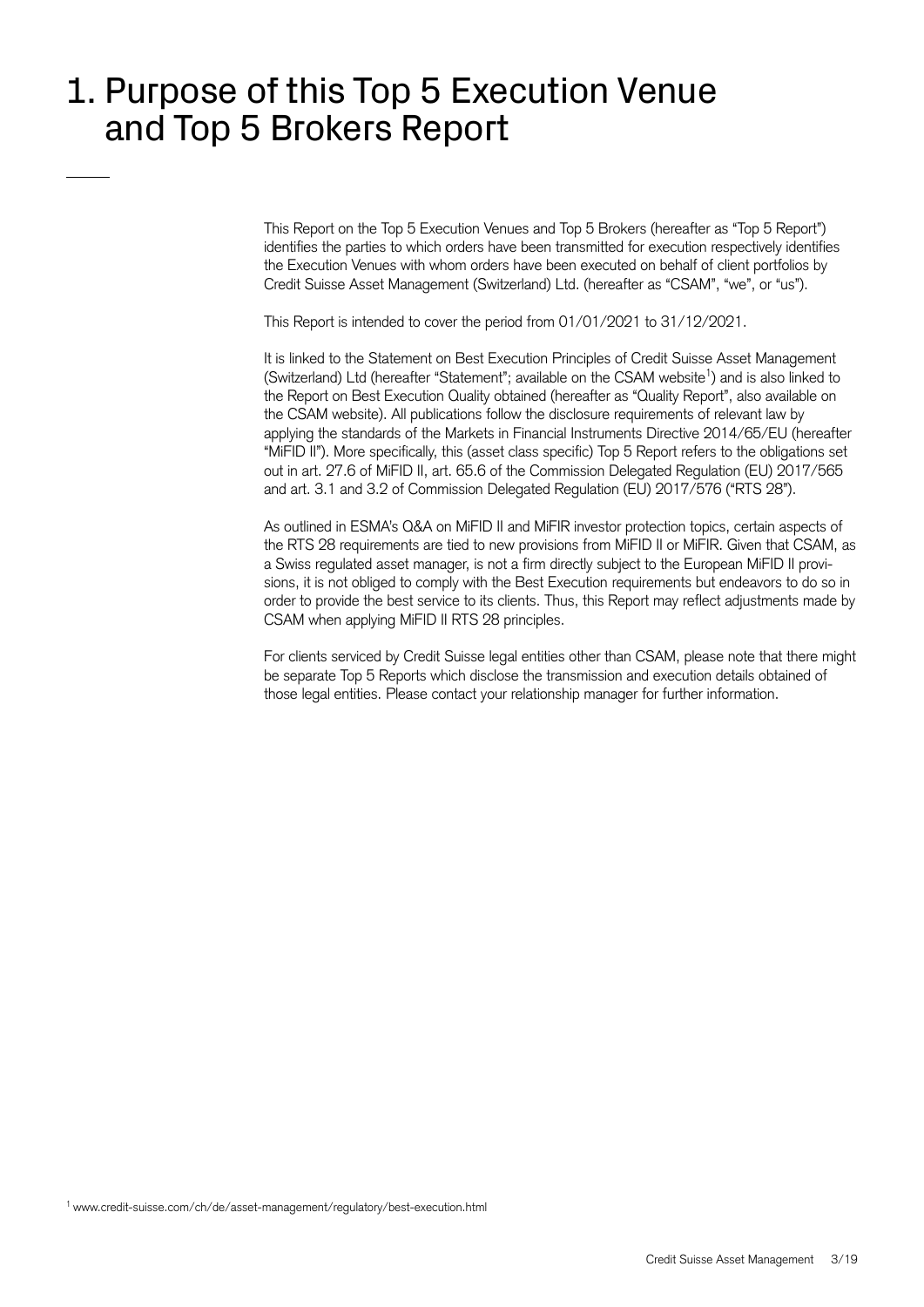### <span id="page-3-0"></span>2. Overview of detailed CSAM Top 5 reports

This table is the full overview of detailed Top 5 reports which are part of this report. They were created by CSAM based on the underlying business for the calendar year 2021:

| Classes of financial instruments for which Top 5 Reports are created and published following the definition of MiFID II RTS 28 and its Annex I: |  |  |  |
|-------------------------------------------------------------------------------------------------------------------------------------------------|--|--|--|
|-------------------------------------------------------------------------------------------------------------------------------------------------|--|--|--|

|                                                                                                                                                                                                                             | Execution |                  | <b>Transmission</b> |              |
|-----------------------------------------------------------------------------------------------------------------------------------------------------------------------------------------------------------------------------|-----------|------------------|---------------------|--------------|
|                                                                                                                                                                                                                             | Retail    | Professional     | Retail              | Professional |
| Equities - Shares & Depositary Receipts - Tick size liquidity band 1 and 2<br>(from 0 to 79 trades per day)                                                                                                                 |           | yes              | yes                 | yes          |
| Equities - Shares & Depositary Receipts - Tick size liquidity band 3 and 4<br>(from 80 to 1 999 trades per day)                                                                                                             |           |                  | yes                 | yes          |
| Equities - Shares & Depositary Receipts - Tick size liquidity band 5 and 6<br>(from 2 000 trades per day)                                                                                                                   |           |                  | yes                 | yes          |
| Debt instruments - Bonds                                                                                                                                                                                                    | yes       | yes              |                     | yes          |
| Debt instruments - Money markets instruments                                                                                                                                                                                | yes       | yes              |                     |              |
| Interest rates derivatives - Futures and options admitted to trading on a trading venue                                                                                                                                     |           |                  |                     | yes          |
| Interest rates derivatives - Swaps, forwards, and other interest rates derivatives                                                                                                                                          |           | yes              |                     |              |
| Credit Derivatives - Futures and options admitted to trading on a trading venue                                                                                                                                             |           |                  |                     |              |
| Credit Derivatives - Other credit derivatives                                                                                                                                                                               |           | yes              |                     |              |
| Currency Derivatives - Futures and options admitted to trading on a trading venue                                                                                                                                           |           |                  |                     |              |
| Currency Derivatives - Swaps, forwards, and other currency derivatives                                                                                                                                                      | yes       | yes              |                     |              |
| Structured Finance Instruments                                                                                                                                                                                              |           | yes              |                     |              |
| Equity Derivatives - Options and Futures admitted to trading on a trading venue                                                                                                                                             |           |                  | yes                 | yes          |
| Equity Derivatives - Swaps and other equity derivatives                                                                                                                                                                     |           |                  |                     |              |
| Securitized Derivatives - Warrants and Certificate Derivatives                                                                                                                                                              |           |                  | yes                 | yes          |
| Securitized Derivatives - Other securitized derivatives                                                                                                                                                                     |           |                  |                     | yes          |
| Commodities Derivatives - Options and Futures admitted to trading on a trading venue                                                                                                                                        |           |                  |                     |              |
| Commodities Derivatives - Other commodities derivatives                                                                                                                                                                     |           |                  |                     |              |
| <b>Contracts for Difference</b>                                                                                                                                                                                             |           |                  |                     | yes          |
| <b>Exchange Traded Products</b><br>(Exchange traded funds, exchange traded notes and exchange traded commodities)                                                                                                           | yes       | yes              | yes                 | yes          |
| <b>Emission Allowances</b>                                                                                                                                                                                                  |           |                  |                     |              |
| Other Instruments                                                                                                                                                                                                           |           |                  |                     |              |
| Securities financing transaction (SFT)<br>(SFTs are repurchase transactions, securities or commodities lending and securities or<br>commodities borrowing, buy-sell back transactions or sell-buy back transactions, margin |           | yes <sup>2</sup> |                     |              |

lending transactions)

Available reports are indicated with a "yes". If no "yes" is shown, these instruments have not been traded for the relevant client category and for the particular period of this report.

 $2$  For period of 2021 in professional orders only. Potential retail orders only to the extent allowed under applicable law.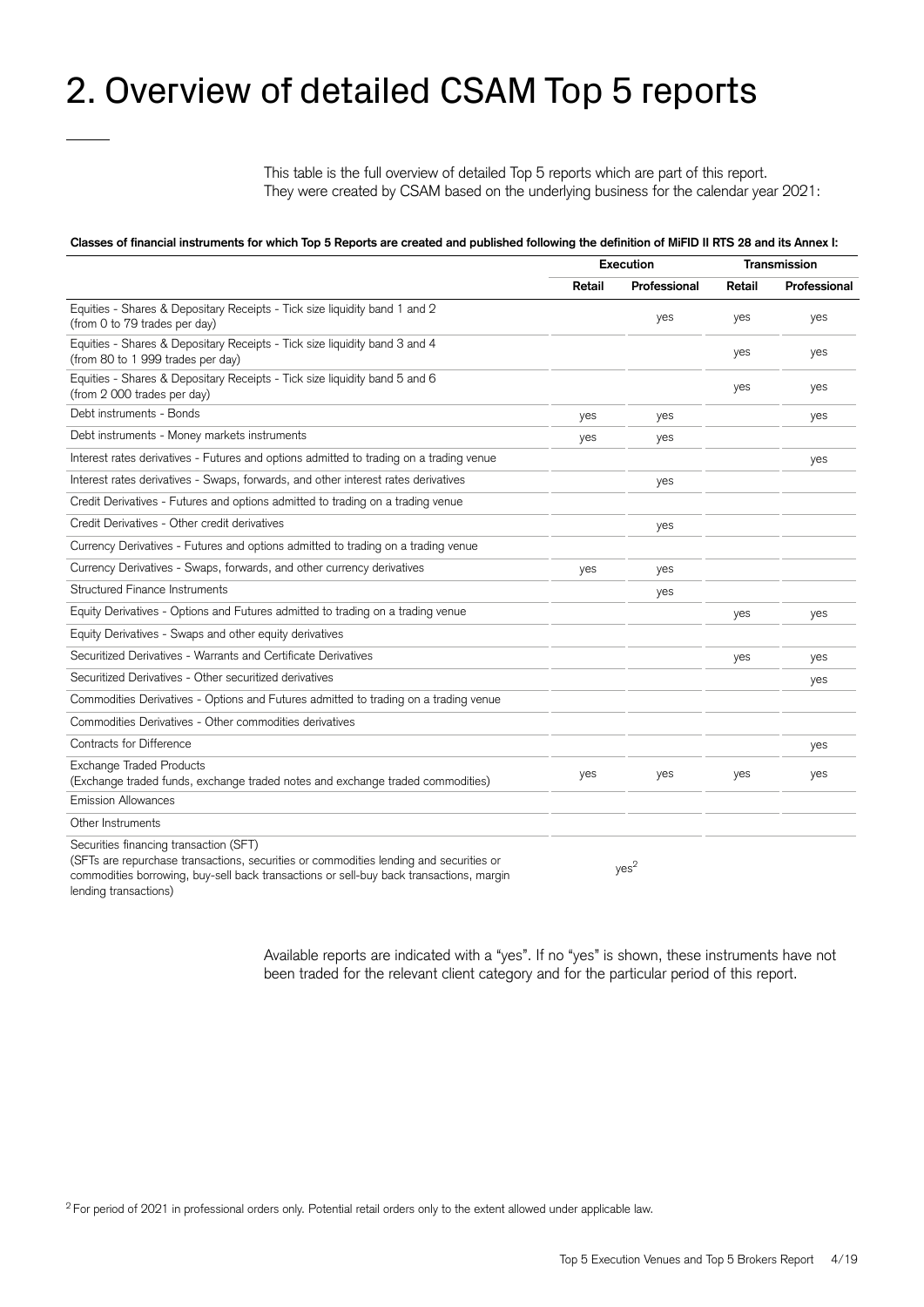## <span id="page-4-0"></span>3. Detailed CSAM Top 5 reports

#### 3.a. Execution reports for professional client orders

This sections outlines, for each class of financial instruments, the Top 5 execution venues and brokers, where CSAM executed orders for clients classified as "professional clients".

| <b>Class of Instrument</b>                                                                     | Equities - Shares & Depositary Receipts - Tick size liquidity band 1 and 2<br>(from 0 to 79 trades per day) |                                                                                |                                 |                                       |                                  |
|------------------------------------------------------------------------------------------------|-------------------------------------------------------------------------------------------------------------|--------------------------------------------------------------------------------|---------------------------------|---------------------------------------|----------------------------------|
| Notification if <1 average trade per business day<br>in the previous year                      |                                                                                                             |                                                                                |                                 |                                       | Yes                              |
| Top five execution venues and brokers ranked in terms<br>of trading volumes (descending order) | Proportion of<br>volume traded<br>as a percentage<br>of total in that<br>class                              | Proportion of<br>orders executed<br>as percentage<br>of total in that<br>class | Percentage of<br>passive orders | Percentage of<br>aggressive<br>orders | Percentage of<br>directed orders |
| BLOOMBERG Trading Facility Limited -<br>549300ROEJDDAXM6LU05                                   | 100.00%                                                                                                     | 100.00%                                                                        | $0.00\%$                        | 100.00%                               | $0.00\%$                         |
| n/a                                                                                            | n/a                                                                                                         | n/a                                                                            | n/a                             | n/a                                   | n/a                              |
| n/a                                                                                            | n/a                                                                                                         | n/a                                                                            | n/a                             | n/a                                   | n/a                              |
| n/a                                                                                            | n/a                                                                                                         | n/a                                                                            | n/a                             | n/a                                   | n/a                              |
| n/a                                                                                            | n/a                                                                                                         | n/a                                                                            | n/a                             | n/a                                   | n/a                              |

| <b>Class of Instrument</b>                                                                     |                                                                                |                                                                                |                                 |                                       | Debt instruments - Bonds         |
|------------------------------------------------------------------------------------------------|--------------------------------------------------------------------------------|--------------------------------------------------------------------------------|---------------------------------|---------------------------------------|----------------------------------|
| Notification if <1 average trade per business day in the<br>previous year                      |                                                                                |                                                                                |                                 |                                       | No                               |
| Top five execution venues and brokers ranked in terms<br>of trading volumes (descending order) | Proportion of<br>volume traded<br>as a percentage<br>of total in that<br>class | Proportion of<br>orders executed<br>as percentage<br>of total in that<br>class | Percentage of<br>passive orders | Percentage of<br>aggressive<br>orders | Percentage of<br>directed orders |
| BLOOMBERG Trading Facility Limited -<br>549300ROEJDDAXM6LU05                                   | 75.07%                                                                         | 61.07%                                                                         | 6.90%                           | 93.10%                                | $0.07\%$                         |
| TRADEWEB EU BV - 724500D4BFEWKWVC1G62                                                          | 10.33%                                                                         | 17.80%                                                                         | $0.00\%$                        | 100.00%                               | $0.00\%$                         |
| Credit Suisse AG - ANGGYXNX0JLX3X63JN86                                                        | 4.59%                                                                          | 2.62%                                                                          | 10.05%                          | 89.95%                                | $0.00\%$                         |
| MARKETAXESS NL B.V.Europe Limited -<br>5299000UUYW66L5LT560                                    | 3.72%                                                                          | 10.27%                                                                         | 1.09%                           | 98.91%                                | $0.00\%$                         |
| TRADEWEB Europe Limited - 2138001WXZQOPMPA3D50                                                 | .90%                                                                           | 5.32%                                                                          | 0.16%                           | 99.84%                                | $0.00\%$                         |

| <b>Class of Instrument</b>                                                                     | Debt instruments - Money markets instruments                                   |                                                                                |                                 |                                       |                                  |
|------------------------------------------------------------------------------------------------|--------------------------------------------------------------------------------|--------------------------------------------------------------------------------|---------------------------------|---------------------------------------|----------------------------------|
| Notification if <1 average trade per business day in the<br>previous year                      |                                                                                |                                                                                |                                 |                                       | N <sub>o</sub>                   |
| Top five execution venues and brokers ranked in terms<br>of trading volumes (descending order) | Proportion of<br>volume traded<br>as a percentage<br>of total in that<br>class | Proportion of<br>orders executed<br>as percentage<br>of total in that<br>class | Percentage of<br>passive orders | Percentage of<br>aggressive<br>orders | Percentage of<br>directed orders |
| BLOOMBERG Trading Facility Limited -<br>549300ROEJDDAXM6LU05                                   | 42.39%                                                                         | 36.12%                                                                         | 14.26%                          | 85.74%                                | $0.00\%$                         |
| Credit Suisse AG - ANGGYXNX0JLX3X63JN86                                                        | 24.20%                                                                         | 8.63%                                                                          | 12.90%                          | 87.10%                                | $0.00\%$                         |
| UBS AG - BFM8T61CT2L1QCEMIK50                                                                  | 8.25%                                                                          | 7.59%                                                                          | $0.00\%$                        | 100.00%                               | $0.00\%$                         |
| Credit Suisse (Switzerland) Ltd. - 549300CWR0W0BCS9Q144                                        | 4.23%                                                                          | 5.29%                                                                          | $0.00\%$                        | 100.00%                               | 100.00%                          |
| BRED BANQUE POPULAIRE - NICH5Q04ADUV9SN3Q390                                                   | 4.20%                                                                          | 4.73%                                                                          | 1.47%                           | 98.53%                                | $0.00\%$                         |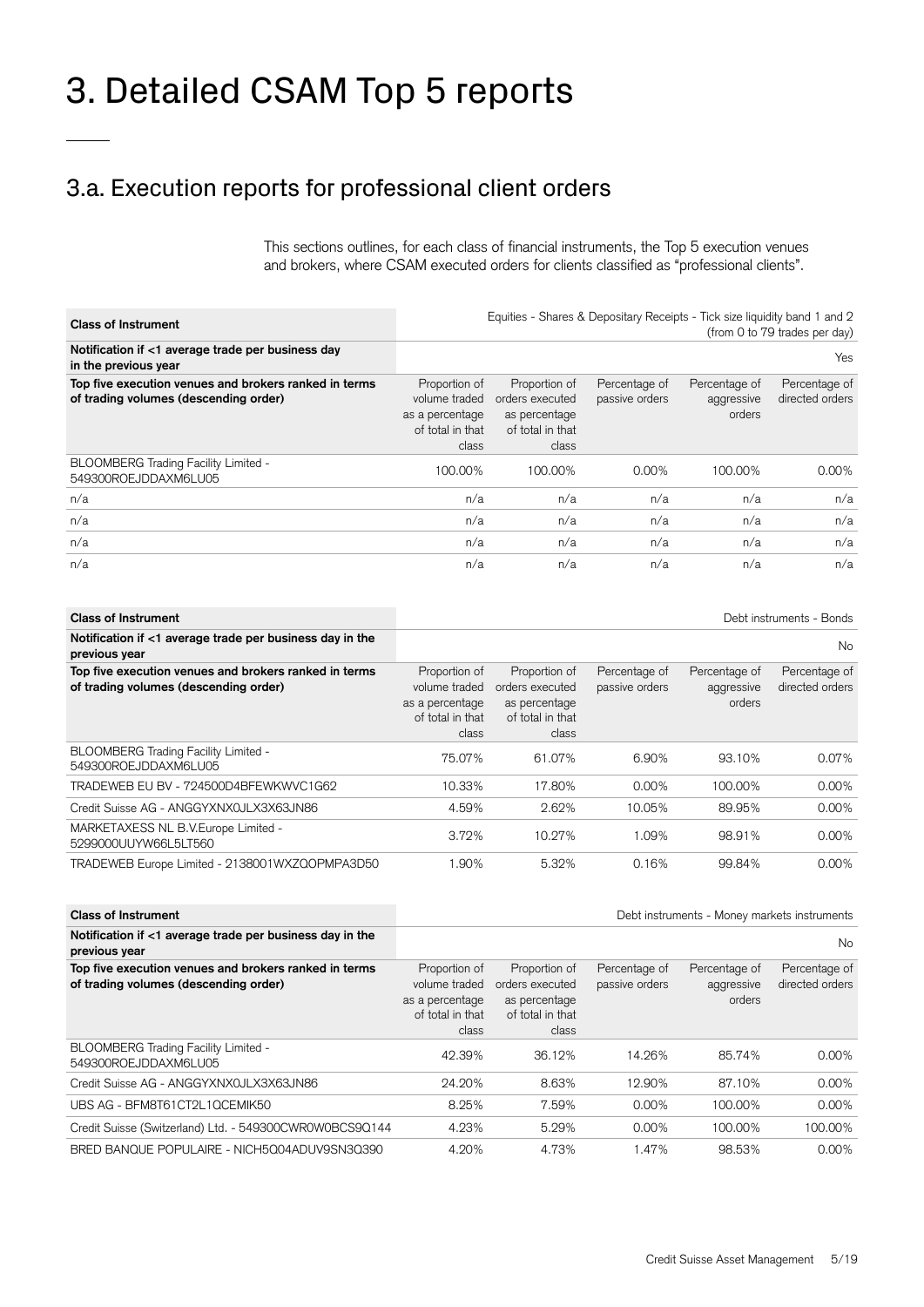**Class of Instrument Interest rates derivatives - Swaps**, forwards, and other interest rates derivatives **Notification if <1 average trade per business day in the previous year** No **Top five execution venues and brokers ranked in terms of trading volumes (descending order)**  Proportion of volume traded orders executed Proportion of Percentage of passive orders Percentage of aggressive directed orders Percentage of

|                                                              | as a percentage<br>of total in that<br>class | as percentage<br>of total in that<br>class |          | orders  |          |
|--------------------------------------------------------------|----------------------------------------------|--------------------------------------------|----------|---------|----------|
| TRADEWEB SEF LLC - 5493009DYKOCXWBRC524                      | 40.02%                                       | 63.49%                                     | $0.00\%$ | 100.00% | $0.00\%$ |
| Zürcher Kantonalbank - 165GRDQ39W63PHVONY02                  | 29.78%                                       | 15.80%                                     | $0.00\%$ | 100.00% | $0.00\%$ |
| BLOOMBERG Trading Facility Limited -<br>549300ROEJDDAXM6LU05 | 11.34%                                       | 3.81%                                      | $0.00\%$ | 100.00% | $0.00\%$ |
| J.P. Morgan Securities PLC - K6Q0W1PS1L1O4IQL9C32            | 9.88%                                        | 9.26%                                      | $0.00\%$ | 100.00% | $0.00\%$ |
| Credit Suisse International - E58DKGMJYYYJLN8C3868           | 8.30%                                        | 7.08%                                      | $0.00\%$ | 100.00% | $0.00\%$ |

| <b>Class of Instrument</b>                                                                     | Credit Derivatives - Other credit derivatives                                  |                                                                                |                                 |                                       |                                  |
|------------------------------------------------------------------------------------------------|--------------------------------------------------------------------------------|--------------------------------------------------------------------------------|---------------------------------|---------------------------------------|----------------------------------|
| Notification if <1 average trade per business day in the<br>previous year                      |                                                                                |                                                                                |                                 |                                       | No                               |
| Top five execution venues and brokers ranked in terms<br>of trading volumes (descending order) | Proportion of<br>volume traded<br>as a percentage<br>of total in that<br>class | Proportion of<br>orders executed<br>as percentage<br>of total in that<br>class | Percentage of<br>passive orders | Percentage of<br>aggressive<br>orders | Percentage of<br>directed orders |
| BLOOMBERG Trading Facility Limited -<br>549300ROEJDDAXM6LU05                                   | 82.16%                                                                         | 63.39%                                                                         | $0.00\%$                        | 100.00%                               | $0.00\%$                         |
| BARCLAYS BANK PLC - G5GSEF7VJP517OUK5573                                                       | 8.92%                                                                          | 5.08%                                                                          | $0.00\%$                        | 100.00%                               | $0.00\%$                         |
| TRADEWEB SEF LLC - 5493009DYKOCXWBRC524                                                        | 6.52%                                                                          | 15.59%                                                                         | 0.00%                           | 100.00%                               | 0.00%                            |
| Credit Suisse International - E58DKGMJYYYJLN8C3868                                             | .40%                                                                           | 9.83%                                                                          | $0.00\%$                        | 100.00%                               | $0.00\%$                         |
| TRADEWEB EU BV - 724500D4BFEWKWVC1G62                                                          | 1.00%                                                                          | 6.10%                                                                          | $0.00\%$                        | 100.00%                               | $0.00\%$                         |

| <b>Class of Instrument</b>                                                                     | Currency Derivatives - Swaps, forwards, and other currency derivatives         |                                                                                |                                 |                                       |                                  |
|------------------------------------------------------------------------------------------------|--------------------------------------------------------------------------------|--------------------------------------------------------------------------------|---------------------------------|---------------------------------------|----------------------------------|
| Notification if <1 average trade per business day in the<br>previous year                      |                                                                                |                                                                                |                                 |                                       | N <sub>o</sub>                   |
| Top five execution venues and brokers ranked in terms<br>of trading volumes (descending order) | Proportion of<br>volume traded<br>as a percentage<br>of total in that<br>class | Proportion of<br>orders executed<br>as percentage<br>of total in that<br>class | Percentage of<br>passive orders | Percentage of<br>aggressive<br>orders | Percentage of<br>directed orders |
| Credit Suisse (Switzerland) Ltd. - 549300CWR0W0BCS9Q144                                        | 59.63%                                                                         | 79.39%                                                                         | $0.00\%$                        | 100.00%                               | 31.11%                           |
| UBS AG London - BFM8T61CT2L1QCEMIK50                                                           | 18.31%                                                                         | 3.97%                                                                          | $0.00\%$                        | 100.00%                               | $0.00\%$                         |
| Merrill Lynch International - GGDZP1UYGU9STUHRDP48                                             | 9.28%                                                                          | 0.51%                                                                          | $0.00\%$                        | 100.00%                               | $0.00\%$                         |
| J.P. Morgan Securities PLC - K6Q0W1PS1L104IQL9C32                                              | 4.48%                                                                          | 2.23%                                                                          | $0.00\%$                        | 100.00%                               | $0.00\%$                         |
| Citibank, National Association - E57ODZWZ7FF32TWEFA76                                          | 2.10%                                                                          | .66%                                                                           | $0.00\%$                        | 100.00%                               | $0.00\%$                         |

| <b>Class of Instrument</b>                                                                     | Structured Finance Instruments (Supply Chain Finance Instruments)              |                                                                                |                                 |                                       |                                  |
|------------------------------------------------------------------------------------------------|--------------------------------------------------------------------------------|--------------------------------------------------------------------------------|---------------------------------|---------------------------------------|----------------------------------|
| Notification if <1 average trade per business day in the<br>previous year                      |                                                                                |                                                                                |                                 |                                       | <b>No</b>                        |
| Top five execution venues and brokers ranked in terms<br>of trading volumes (descending order) | Proportion of<br>volume traded<br>as a percentage<br>of total in that<br>class | Proportion of<br>orders executed<br>as percentage<br>of total in that<br>class | Percentage of<br>passive orders | Percentage of<br>aggressive<br>orders | Percentage of<br>directed orders |
| Greensill Capital (UK) Limited - 2138004D9J9DZUANAI93                                          | 100.00%                                                                        | 100.00%                                                                        | 0.00%                           | 100.00%                               | $0.00\%$                         |
| n/a                                                                                            | n/a                                                                            | n/a                                                                            | n/a                             | n/a                                   | n/a                              |
| n/a                                                                                            | n/a                                                                            | n/a                                                                            | n/a                             | n/a                                   | n/a                              |
| n/a                                                                                            | n/a                                                                            | n/a                                                                            | n/a                             | n/a                                   | n/a                              |
| n/a                                                                                            | n/a                                                                            | n/a                                                                            | n/a                             | n/a                                   | n/a                              |

Top 5 Execution Venues and Top 5 Brokers Report 6/19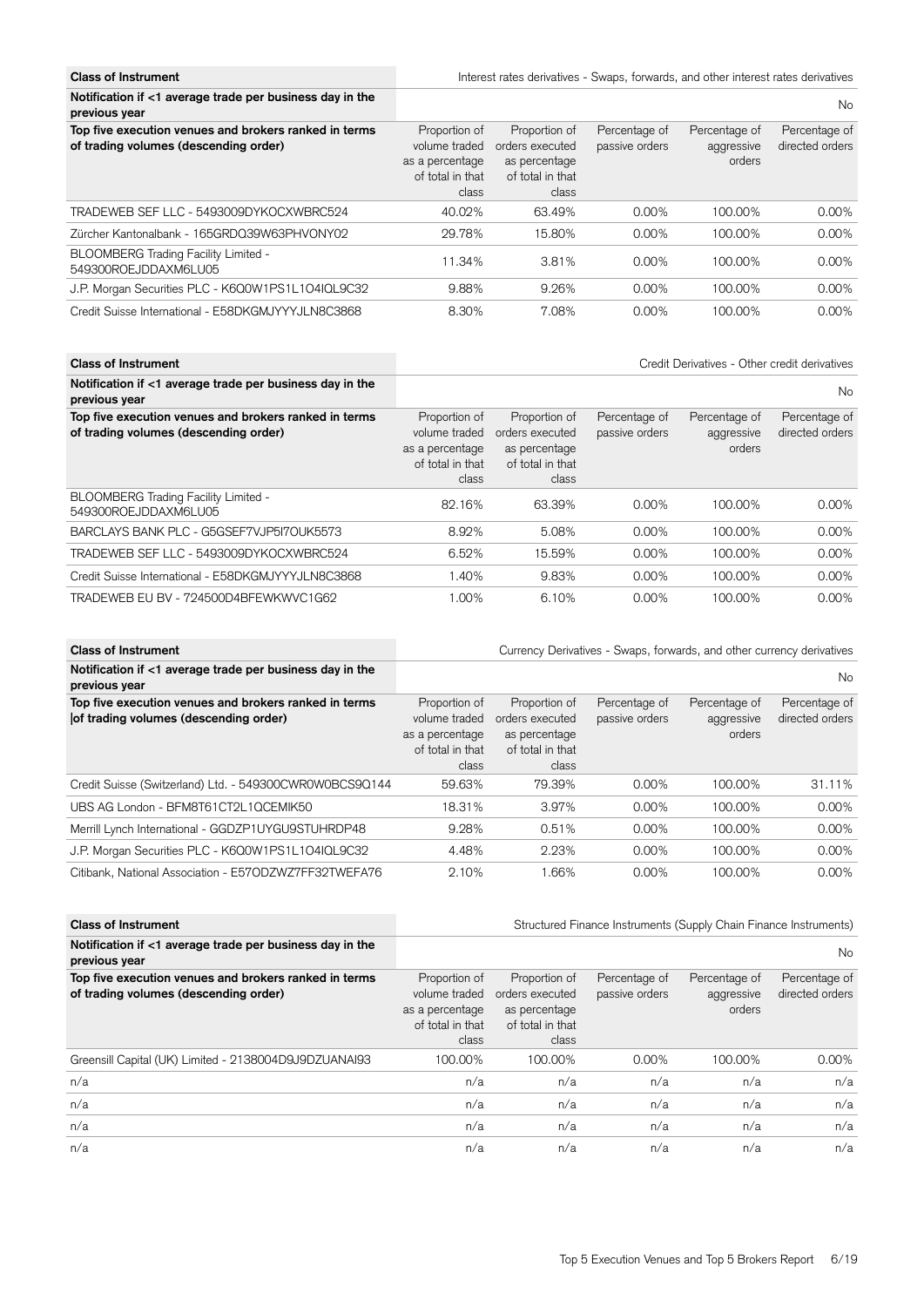| <b>Class of Instrument</b>                                                                     | Exchange traded products                                                       |                                                                                |                                 |                                       |                                  |
|------------------------------------------------------------------------------------------------|--------------------------------------------------------------------------------|--------------------------------------------------------------------------------|---------------------------------|---------------------------------------|----------------------------------|
| Notification if <1 average trade per business day in the<br>previous year                      |                                                                                |                                                                                |                                 |                                       | <b>No</b>                        |
| Top five execution venues and brokers ranked in terms<br>of trading volumes (descending order) | Proportion of<br>volume traded<br>as a percentage<br>of total in that<br>class | Proportion of<br>orders executed<br>as percentage<br>of total in that<br>class | Percentage of<br>passive orders | Percentage of<br>aggressive<br>orders | Percentage of<br>directed orders |
| TRADEWEB Europe Limited - 2138001WXZQOPMPA3D50                                                 | 90.18%                                                                         | 56.59%                                                                         | 0.11%                           | 99.89%                                | $0.00\%$                         |
| TRADEWEB EU BV - 724500D4BFEWKWVC1G62                                                          | 8.93%                                                                          | 38.68%                                                                         | $0.00\%$                        | 100.00%                               | $0.00\%$                         |
| Jane Street Financial Limited - 549300ZHEHX8M31RP142                                           | 0.39%                                                                          | 1.30%                                                                          | $0.00\%$                        | 100.00%                               | $0.00\%$                         |
| Flow Traders B.V. - 549300CLJI9XDH12XV51                                                       | 0.08%                                                                          | 1.10%                                                                          | $0.00\%$                        | 100.00%                               | $0.00\%$                         |
| Credit Suisse Securities (Europe) Limited -<br>DL6FFRRLF74S01HE2M14                            | 0.07%                                                                          | 0.52%                                                                          | $0.00\%$                        | 100.00%                               | $0.00\%$                         |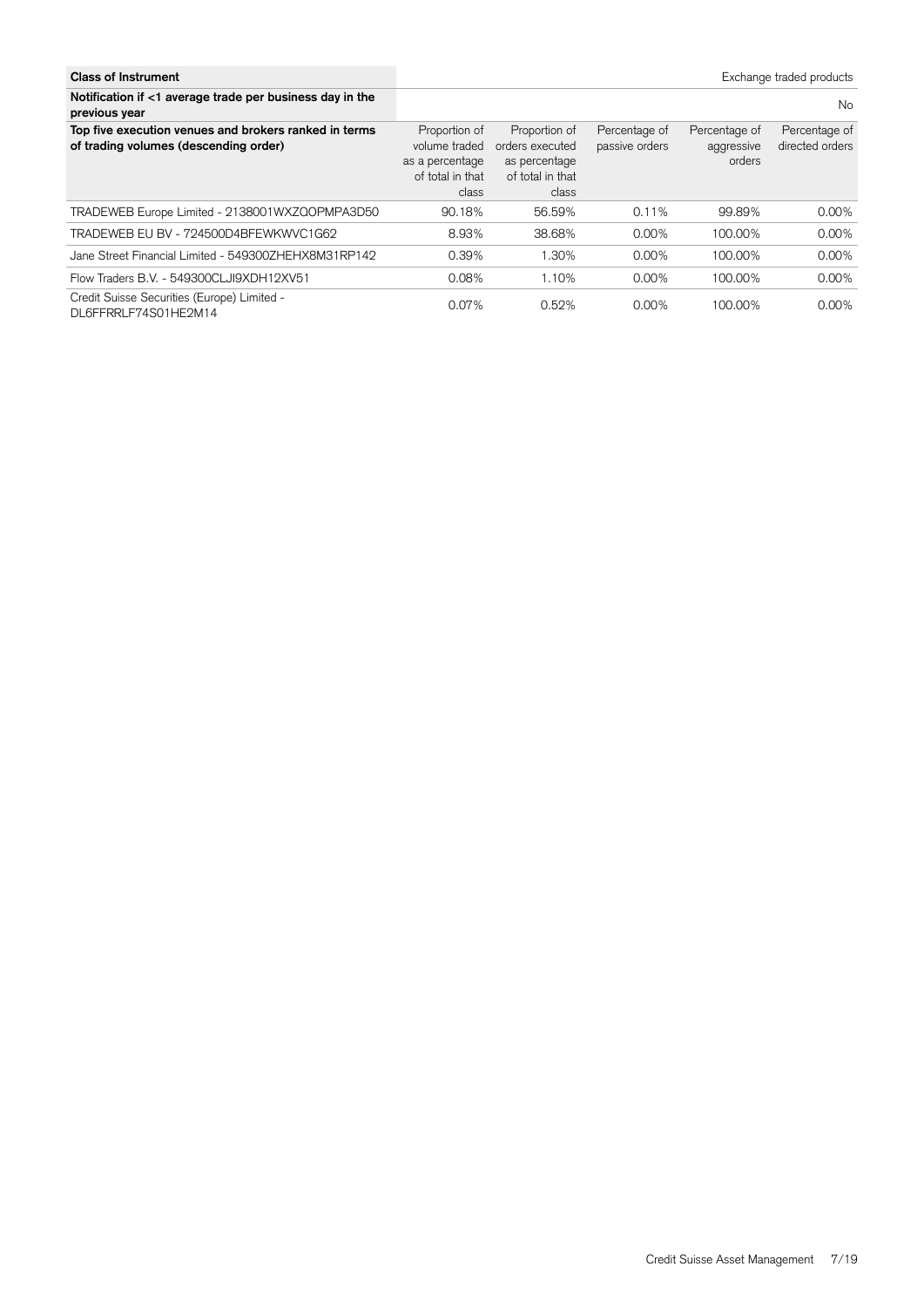#### <span id="page-7-0"></span>3.b. Execution reports for retail client orders

This sections outlines, for each class of financial instruments, the Top 5 execution venues and brokers, where CSAM executed orders for clients classified as "retail clients".

| <b>Class of Instrument</b>                                                                     | Debt instruments - Bonds                                                       |                                                                                |                                 |                                       |                                  |
|------------------------------------------------------------------------------------------------|--------------------------------------------------------------------------------|--------------------------------------------------------------------------------|---------------------------------|---------------------------------------|----------------------------------|
| Notification if <1 average trade per business day<br>in the previous year                      |                                                                                |                                                                                |                                 |                                       | No.                              |
| Top five execution venues and brokers ranked in terms<br>of trading volumes (descending order) | Proportion of<br>volume traded<br>as a percentage<br>of total in that<br>class | Proportion of<br>orders executed<br>as percentage<br>of total in that<br>class | Percentage of<br>passive orders | Percentage of<br>aggressive<br>orders | Percentage of<br>directed orders |
| BLOOMBERG Trading Facility Limited -<br>549300ROEJDDAXM6LU05                                   | 82.70%                                                                         | 79.43%                                                                         | 22.11%                          | 77.89%                                | $0.06\%$                         |
| MARKETAXESS NL B.V.Europe Limited -<br>5299000UUYW66L5LT560                                    | 5.30%                                                                          | 6.95%                                                                          | 2.27%                           | 97.73%                                | $0.00\%$                         |
| TRADEWEB Europe Limited - 2138001WXZQOPMPA3D50                                                 | 2.23%                                                                          | 0.74%                                                                          | $0.00\%$                        | 100.00%                               | $0.00\%$                         |
| Citigroup Global Markets Limited - XKZZ2JZF41MRHTR1V493                                        | 1.94%                                                                          | 2.90%                                                                          | 56.59%                          | 43.41%                                | $0.00\%$                         |
| J.P. Morgan Securities PLC - K6Q0W1PS1L104IQL9C32                                              | 1.47%                                                                          | 2.54%                                                                          | 67.26%                          | 32.74%                                | $0.00\%$                         |

| <b>Class of Instrument</b>                                                                     | Debt instruments - Money markets instruments                                   |                                                                                |                                 |                                       |                                  |
|------------------------------------------------------------------------------------------------|--------------------------------------------------------------------------------|--------------------------------------------------------------------------------|---------------------------------|---------------------------------------|----------------------------------|
| Notification if <1 average trade per business day in the<br>previous year                      |                                                                                |                                                                                |                                 |                                       | No.                              |
| Top five execution venues and brokers ranked in terms<br>of trading volumes (descending order) | Proportion of<br>volume traded<br>as a percentage<br>of total in that<br>class | Proportion of<br>orders executed<br>as percentage<br>of total in that<br>class | Percentage of<br>passive orders | Percentage of<br>aggressive<br>orders | Percentage of<br>directed orders |
| BRED BANQUE POPULAIRE - NICH5Q04ADUV9SN3Q390                                                   | 27.50%                                                                         | 2.77%                                                                          | $0.00\%$                        | 100.00%                               | $0.00\%$                         |
| UBS AG - BFM8T61CT2L1QCEMIK50                                                                  | 22.58%                                                                         | 2.37%                                                                          | 0.00%                           | 100.00%                               | $0.00\%$                         |
| BLOOMBERG Trading Facility Limited -<br>549300ROEJDDAXM6LU05                                   | 18.65%                                                                         | 16.21%                                                                         | $0.00\%$                        | 100.00%                               | $0.00\%$                         |
| Credit Suisse International - E58DKGMJYYYJLN8C3868                                             | 9.53%                                                                          | 1.19%                                                                          | $0.00\%$                        | 100.00%                               | $0.00\%$                         |
| J.P. Morgan Securities PLC - K6Q0W1PS1L104IQL9C32                                              | 6.35%                                                                          | 0.40%                                                                          | $0.00\%$                        | 100.00%                               | $0.00\%$                         |

| <b>Class of Instrument</b>                                                                     | Currency derivatives - Swaps, forwards, and other currency derivatives         |                                                                                |                                 |                                       |                                  |
|------------------------------------------------------------------------------------------------|--------------------------------------------------------------------------------|--------------------------------------------------------------------------------|---------------------------------|---------------------------------------|----------------------------------|
| Notification if <1 average trade per business day in the<br>previous year                      |                                                                                |                                                                                |                                 |                                       | No.                              |
| Top five execution venues and brokers ranked in terms<br>of trading volumes (descending order) | Proportion of<br>volume traded<br>as a percentage<br>of total in that<br>class | Proportion of<br>orders executed<br>as percentage<br>of total in that<br>class | Percentage of<br>passive orders | Percentage of<br>aggressive<br>orders | Percentage of<br>directed orders |
| Credit Suisse (Switzerland) Ltd. - 549300CWR0W0BCS9Q144                                        | 81.03%                                                                         | 35.66%                                                                         | $0.00\%$                        | 100.00%                               | 100.00%                          |
| Credit Suisse AG - ANGGYXNX0JLX3X63JN86                                                        | 18.97%                                                                         | 64.34%                                                                         | $0.00\%$                        | 100.00%                               | 100.00%                          |
| n/a                                                                                            | n/a                                                                            | n/a                                                                            | n/a                             | n/a                                   | n/a                              |
| n/a                                                                                            | n/a                                                                            | n/a                                                                            | n/a                             | n/a                                   | n/a                              |
| n/a                                                                                            | n/a                                                                            | n/a                                                                            | n/a                             | n/a                                   | n/a                              |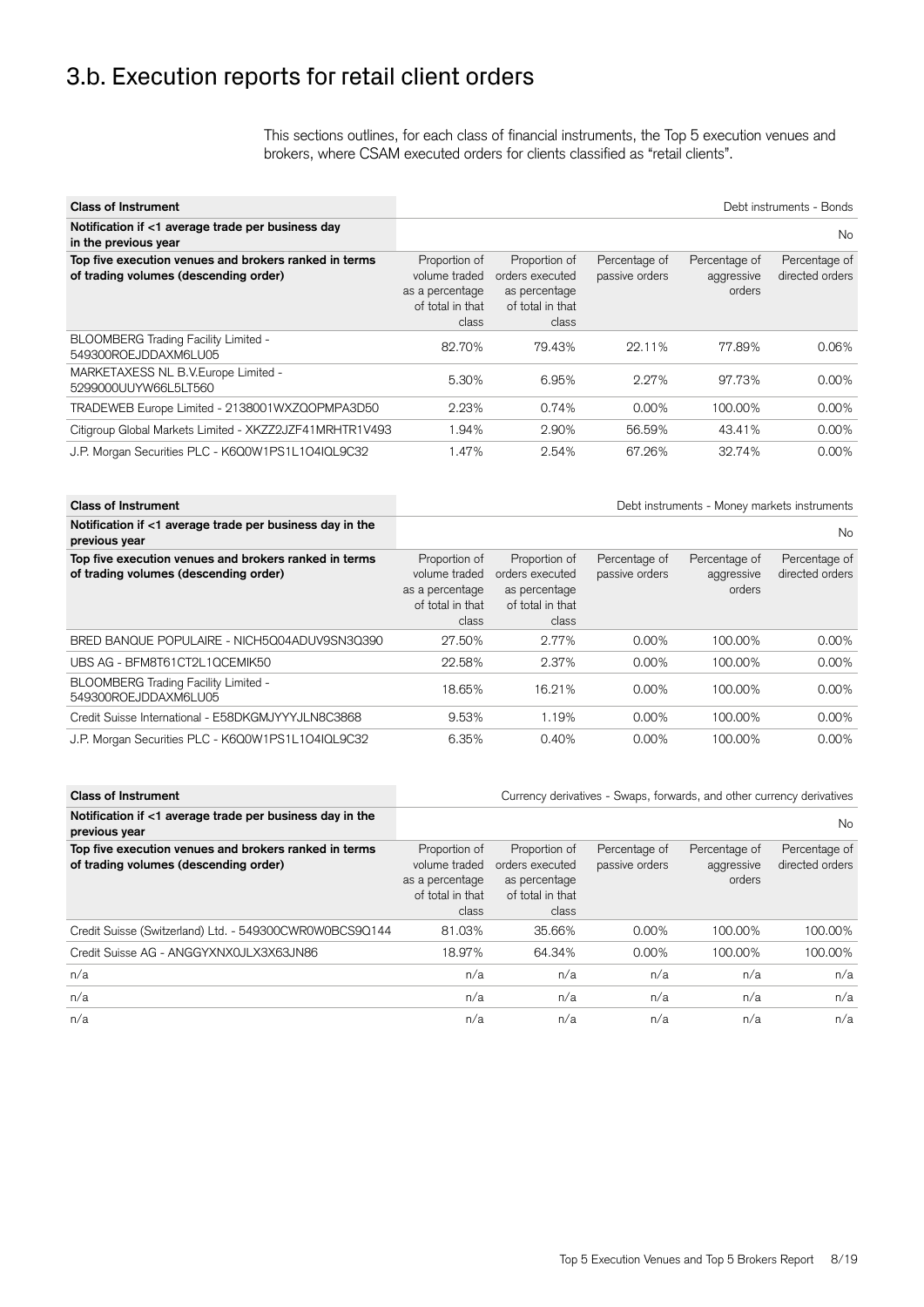| <b>Class of Instrument</b>                                                                     | Exchange traded products                                                       |                                                                                |                                 |                                       |                                  |
|------------------------------------------------------------------------------------------------|--------------------------------------------------------------------------------|--------------------------------------------------------------------------------|---------------------------------|---------------------------------------|----------------------------------|
| Notification if <1 average trade per business day in the<br>previous year                      |                                                                                |                                                                                |                                 |                                       | N <sub>o</sub>                   |
| Top five execution venues and brokers ranked in terms<br>of trading volumes (descending order) | Proportion of<br>volume traded<br>as a percentage<br>of total in that<br>class | Proportion of<br>orders executed<br>as percentage<br>of total in that<br>class | Percentage of<br>passive orders | Percentage of<br>aggressive<br>orders | Percentage of<br>directed orders |
| TRADEWEB Europe Limited - 2138001WXZQOPMPA3D50                                                 | 33.39%                                                                         | 14.93%                                                                         | $0.00\%$                        | 100.00%                               | $0.00\%$                         |
| TRADEWEB EU BV - 724500D4BFEWKWVC1G62                                                          | 12.82%                                                                         | 35.48%                                                                         | $0.00\%$                        | 100.00%                               | $0.00\%$                         |
| Jane Street Financial Limited - 549300ZHEHX8M31RP142                                           | 12.66%                                                                         | 10.51%                                                                         | $0.00\%$                        | 100.00%                               | $0.00\%$                         |
| Credit Suisse International - E58DKGMJYYYJLN8C3868                                             | 10.28%                                                                         | 0.84%                                                                          | $0.00\%$                        | 100.00%                               | $0.00\%$                         |
| Flow Traders B.V. - 549300CLJI9XDH12XV51                                                       | 7.30%                                                                          | 6.33%                                                                          | $0.00\%$                        | 100.00%                               | $0.00\%$                         |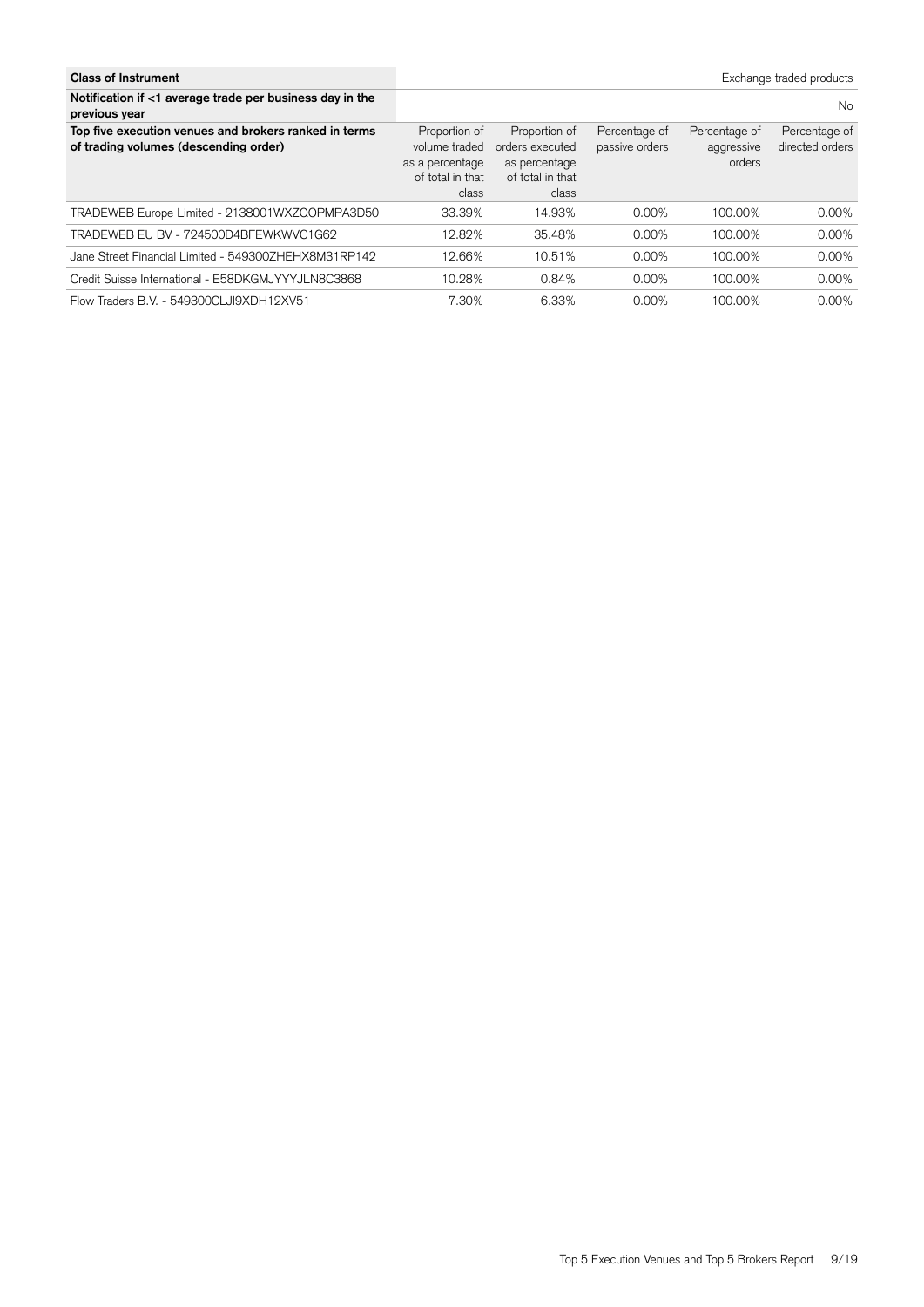#### <span id="page-9-0"></span>3.c. Transmission reports for professional client orders

This section outlines, for each class of financial instruments, the Top 5 brokers, where CSAM routed for further execution orders for clients classified as "professional clients".

| <b>Class of Instrument</b>                                                          | Equities - Shares & Depositary Receipts - Tick size liquidity band 1 and 2<br>(from 0 to 79 trades per day) |                                                                                |                                 |                                       |                                  |
|-------------------------------------------------------------------------------------|-------------------------------------------------------------------------------------------------------------|--------------------------------------------------------------------------------|---------------------------------|---------------------------------------|----------------------------------|
| Notification if <1 average trade per business day<br>in the previous year           |                                                                                                             |                                                                                |                                 |                                       | No.                              |
| Top five execution brokers ranked in terms of trading<br>volumes (descending order) | Proportion of<br>volume traded<br>as a percentage<br>of total in that<br>class                              | Proportion of<br>orders executed<br>as percentage<br>of total in that<br>class | Percentage of<br>passive orders | Percentage of<br>aggressive<br>orders | Percentage of<br>directed orders |
| J.P. Morgan Securities PLC - K6Q0W1PS1L104IQL9C32                                   | 14.92%                                                                                                      | 15.65%                                                                         | 0.40%                           | 99.60%                                | $0.00\%$                         |
| Goldman Sachs International - W22LROWP2IHZNBB6K528                                  | 12.50%                                                                                                      | 14.55%                                                                         | 0.35%                           | 99.65%                                | 3.42%                            |
| UBS AG - BFM8T61CT2L1QCEMIK50                                                       | 10.28%                                                                                                      | 6.74%                                                                          | 6.51%                           | 93.49%                                | 0.00%                            |
| <b>BARCLAYS CAPITAL SECURITIES LIMITED -</b><br>K9WDOH4D2PYBSLSOB484                | 6.87%                                                                                                       | 7.40%                                                                          | 0.04%                           | 99.96%                                | $0.00\%$                         |
| Merrill Lynch International - GGDZP1UYGU9STUHRDP48                                  | 6.45%                                                                                                       | 3.48%                                                                          | 1.04%                           | 98.96%                                | $0.00\%$                         |

| <b>Class of Instrument</b>                                                         | Equities - Shares & Depositary Receipts - Tick size liquidity bands 3 and 4<br>(from 80 to 1 999 trades per day) |                                                                                |                                 |                                       |                                  |
|------------------------------------------------------------------------------------|------------------------------------------------------------------------------------------------------------------|--------------------------------------------------------------------------------|---------------------------------|---------------------------------------|----------------------------------|
| Notification if <1 average trade per business day in the<br>previous year          |                                                                                                                  |                                                                                |                                 |                                       | N <sub>o</sub>                   |
| Top five execution venues ranked in terms of trading<br>volumes (descending order) | Proportion of<br>volume traded<br>as a percentage<br>of total in that<br>class                                   | Proportion of<br>orders executed<br>as percentage<br>of total in that<br>class | Percentage of<br>passive orders | Percentage of<br>aggressive<br>orders | Percentage of<br>directed orders |
| Goldman Sachs International - W22LROWP2IHZNBB6K528                                 | 17.64%                                                                                                           | 13.53%                                                                         | 0.89%                           | 99.11%                                | 5.44%                            |
| J.P. Morgan Securities PLC - K6Q0W1PS1L104IQL9C32                                  | 17.62%                                                                                                           | 13.72%                                                                         | 0.90%                           | 99.10%                                | $0.00\%$                         |
| <b>BARCLAYS CAPITAL SECURITIES LIMITED -</b><br>K9WDOH4D2PYBSLSOB484               | 9.77%                                                                                                            | 8.89%                                                                          | 0.09%                           | 99.91%                                | $0.00\%$                         |
| Credit Suisse (Switzerland) Ltd. - 549300CWR0W0BCS9Q144                            | 7.69%                                                                                                            | 6.15%                                                                          | 13.97%                          | 86.03%                                | 11.96%                           |
| Merrill Lynch International - GGDZP1UYGU9STUHRDP48                                 | 6.76%                                                                                                            | 5.21%                                                                          | 3.23%                           | 96.77%                                | $0.00\%$                         |

| <b>Class of Instrument</b>                                                         | Equities - Shares & Depositary Receipts - Tick size liquidity bands 5 and 6<br>(from 2 000 trades per day) |                                                                                |                                 |                                       |                                  |
|------------------------------------------------------------------------------------|------------------------------------------------------------------------------------------------------------|--------------------------------------------------------------------------------|---------------------------------|---------------------------------------|----------------------------------|
| Notification if <1 average trade per business day in the<br>previous year          |                                                                                                            |                                                                                |                                 |                                       | No                               |
| Top five execution venues ranked in terms of trading<br>volumes (descending order) | Proportion of<br>volume traded<br>as a percentage<br>of total in that<br>class                             | Proportion of<br>orders executed<br>as percentage<br>of total in that<br>class | Percentage of<br>passive orders | Percentage of<br>aggressive<br>orders | Percentage of<br>directed orders |
| J.P. Morgan Securities PLC - K6Q0W1PS1L104IQL9C32                                  | 20.87%                                                                                                     | 15.10%                                                                         | 1.47%                           | 98.53%                                | $0.00\%$                         |
| Merrill Lynch International - GGDZP1UYGU9STUHRDP48                                 | 12.22%                                                                                                     | 8.26%                                                                          | 6.84%                           | 93.16%                                | 0.00%                            |
| UBS AG - BFM8T61CT2L1QCEMIK50                                                      | 11.37%                                                                                                     | 7.03%                                                                          | 8.98%                           | 91.02%                                | $0.00\%$                         |
| Goldman Sachs International - W22LROWP2IHZNBB6K528                                 | 9.14%                                                                                                      | 9.07%                                                                          | 2.01%                           | 97.99%                                | 0.62%                            |
| BARCLAYS CAPITAL SECURITIES LIMITED -<br>K9WDOH4D2PYBSLSOB484                      | 8.36%                                                                                                      | 9.30%                                                                          | 0.46%                           | 99.54%                                | $0.00\%$                         |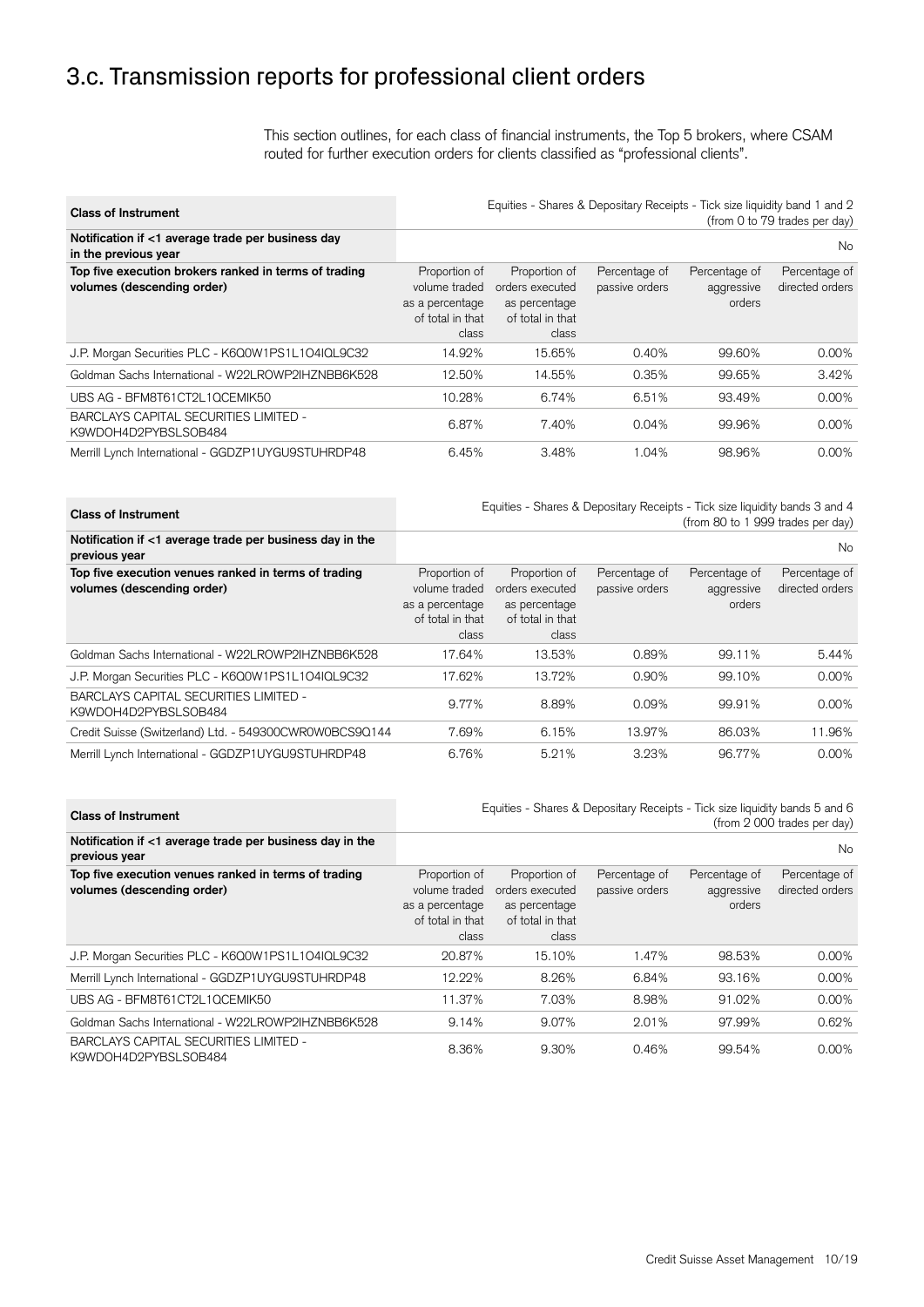| <b>Class of Instrument</b>                                                         | Debt instruments - Bonds                                                       |                                                                                |                                 |                                       |                                  |
|------------------------------------------------------------------------------------|--------------------------------------------------------------------------------|--------------------------------------------------------------------------------|---------------------------------|---------------------------------------|----------------------------------|
| Notification if <1 average trade per business day<br>in the previous year          |                                                                                |                                                                                |                                 |                                       | Yes                              |
| Top five execution venues ranked in terms of trading<br>volumes (descending order) | Proportion of<br>volume traded<br>as a percentage<br>of total in that<br>class | Proportion of<br>orders executed<br>as percentage<br>of total in that<br>class | Percentage of<br>passive orders | Percentage of<br>aggressive<br>orders | Percentage of<br>directed orders |
| Credit Suisse (Switzerland) Ltd. - 549300CWR0W0BCS9Q144                            | 99.25%                                                                         | 27.78%                                                                         | $0.00\%$                        | 100.00%                               | $0.00\%$                         |
| Macquarie Capital (Europe) Limited -<br>549300GX4FPMFF91RJ37                       | 0.75%                                                                          | 72.22%                                                                         | $0.00\%$                        | 100.00%                               | $0.00\%$                         |
| n/a                                                                                | n/a                                                                            | n/a                                                                            | n/a                             | n/a                                   | n/a                              |
| n/a                                                                                | n/a                                                                            | n/a                                                                            | n/a                             | n/a                                   | n/a                              |
| n/a                                                                                | n/a                                                                            | n/a                                                                            | n/a                             | n/a                                   | n/a                              |

| <b>Class of Instrument</b>                                                         | Equity derivatives - Options and Futures admitted to trading on a trading venue |                                                                                |                                 |                                       |                                  |
|------------------------------------------------------------------------------------|---------------------------------------------------------------------------------|--------------------------------------------------------------------------------|---------------------------------|---------------------------------------|----------------------------------|
| Notification if <1 average trade per business day in the<br>previous year          |                                                                                 |                                                                                |                                 |                                       | No.                              |
| Top five execution venues ranked in terms of trading<br>volumes (descending order) | Proportion of<br>volume traded<br>as a percentage<br>of total in that<br>class  | Proportion of<br>orders executed<br>as percentage<br>of total in that<br>class | Percentage of<br>passive orders | Percentage of<br>aggressive<br>orders | Percentage of<br>directed orders |
| Credit Suisse (Switzerland) Ltd. - 549300CWR0W0BCS9Q144                            | 48.59%                                                                          | 63.99%                                                                         | 0.71%                           | 99.29%                                | 90.18%                           |
| Goldman Sachs International - W22LROWP2IHZNBB6K528                                 | 24.69%                                                                          | 15.84%                                                                         | 24.23%                          | 75.77%                                | $0.00\%$                         |
| Citigroup Global Markets Limited - XKZZ2JZF41MRHTR1V493                            | 20.39%                                                                          | 6.13%                                                                          | 59.59%                          | 40.41%                                | 12.51%                           |
| Credit Suisse International - E58DKGMJYYYJLN8C3868                                 | 3.28%                                                                           | 6.00%                                                                          | $0.00\%$                        | 100.00%                               | 13.51%                           |
| UBS AG - BFM8T61CT2L1QCEMIK50                                                      | 1.62%                                                                           | 4.71%                                                                          | 0.12%                           | 99.88%                                | 91.45%                           |

| <b>Class of Instrument</b>                                                         | Securitized Derivatives - Warrants and Certificate Derivatives                 |                                                                                |                                 |                                       |                                  |
|------------------------------------------------------------------------------------|--------------------------------------------------------------------------------|--------------------------------------------------------------------------------|---------------------------------|---------------------------------------|----------------------------------|
| Notification if <1 average trade per business day in the<br>previous year          |                                                                                |                                                                                |                                 |                                       | No.                              |
| Top five execution venues ranked in terms of trading<br>volumes (descending order) | Proportion of<br>volume traded<br>as a percentage<br>of total in that<br>class | Proportion of<br>orders executed<br>as percentage<br>of total in that<br>class | Percentage of<br>passive orders | Percentage of<br>aggressive<br>orders | Percentage of<br>directed orders |
| Credit Suisse (Switzerland) Ltd. - 549300CWR0W0BCS9Q144                            | 56.57%                                                                         | 71.45%                                                                         | 67.32%                          | 32.68%                                | $0.00\%$                         |
| UBS AG - BEM8T61CT2L1QCEMIK50                                                      | 30.45%                                                                         | 7.20%                                                                          | 17.59%                          | 82.41%                                | $0.00\%$                         |
| Zürcher Kantonalbank - 165GRDQ39W63PHVONY02                                        | 5.88%                                                                          | 3.94%                                                                          | 98.31%                          | .69%                                  | $0.00\%$                         |
| Goldman Sachs International - W22LROWP2IHZNBB6K528                                 | 2.89%                                                                          | 1.87%                                                                          | 67.86%                          | 32.14%                                | 3.57%                            |
| Bank J. Safra Sarasin AG - 5493008LFIYZKT5TJ445                                    | $0.90\%$                                                                       | 0.93%                                                                          | 100.00%                         | $0.00\%$                              | $0.00\%$                         |

| <b>Class of Instrument</b>                                                         | Contracts for difference                                                       |                                                                                |                                 |                                       |                                  |
|------------------------------------------------------------------------------------|--------------------------------------------------------------------------------|--------------------------------------------------------------------------------|---------------------------------|---------------------------------------|----------------------------------|
| Notification if <1 average trade per business day in the<br>previous year          |                                                                                |                                                                                |                                 |                                       | No.                              |
| Top five execution venues ranked in terms of trading<br>volumes (descending order) | Proportion of<br>volume traded<br>as a percentage<br>of total in that<br>class | Proportion of<br>orders executed<br>as percentage<br>of total in that<br>class | Percentage of<br>passive orders | Percentage of<br>aggressive<br>orders | Percentage of<br>directed orders |
| Goldman Sachs International - W22LROWP2IHZNBB6K528                                 | 99.39%                                                                         | 99.07%                                                                         | 50.70%                          | 49.30%                                | 100.00%                          |
| Joh. Berenberg, Gossler & Co. KG -<br>529900UC2OD7II24Z667                         | 0.24%                                                                          | 0.31%                                                                          | $0.00\%$                        | 100.00%                               | $0.00\%$                         |
| COMMERZBANK Aktiengesellschaft -<br>851WYGNLUQLFZBSYGB56                           | 0.21%                                                                          | 0.31%                                                                          | $0.00\%$                        | 100.00%                               | $0.00\%$                         |
| BTIG Limited - 213800YZXS7U40ZP6441                                                | 0.13%                                                                          | 0.16%                                                                          | 0.00%                           | 100.00%                               | $0.00\%$                         |
| Deutsche Bank Aktiengesellschaft -<br>7LTWFZYICNSX8D621K86                         | 0.03%                                                                          | 0.16%                                                                          | 100.00%                         | $0.00\%$                              | $0.00\%$                         |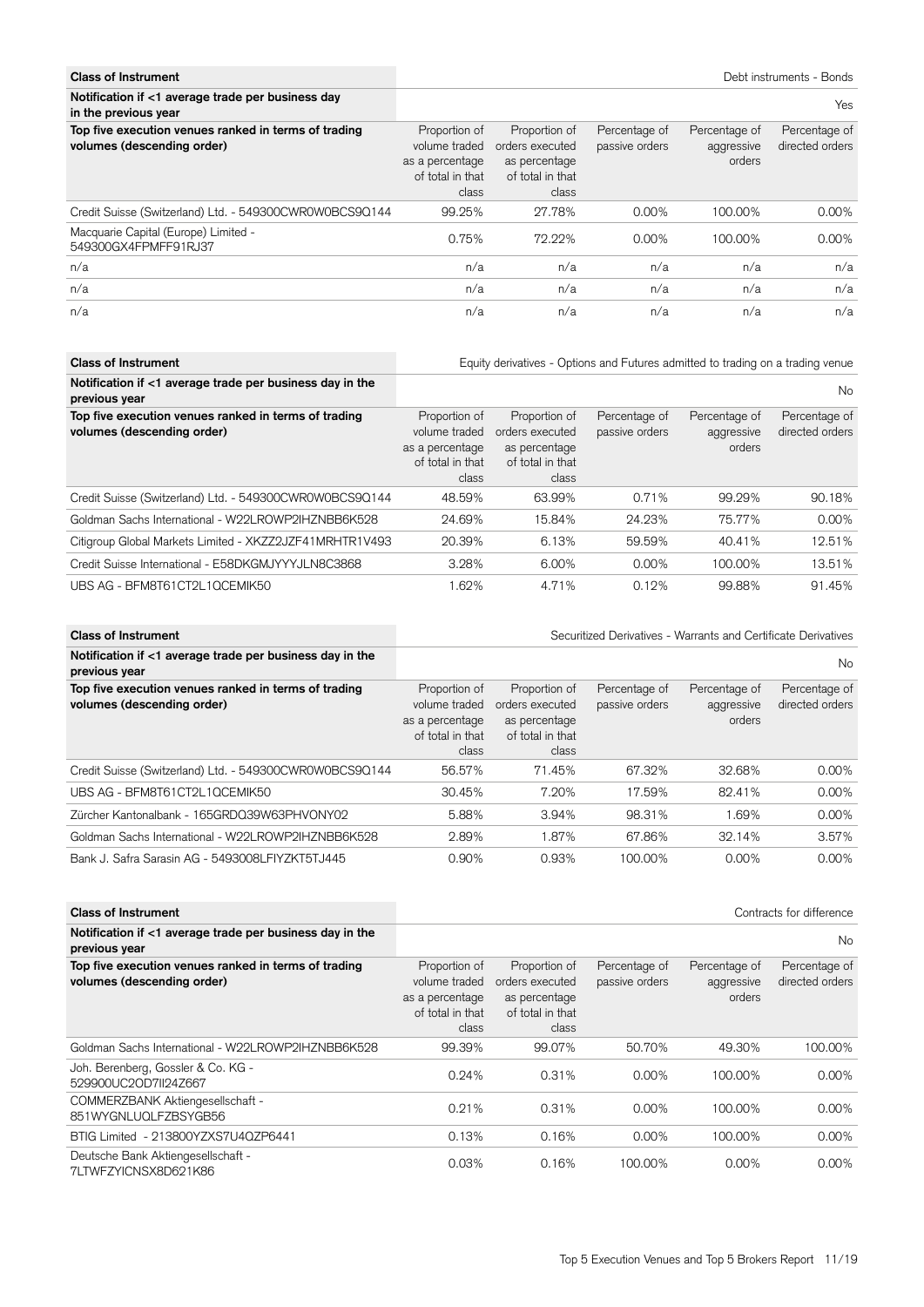| <b>Class of Instrument</b>                                                         | Exchange traded products                                                       |                                                                                |                                 |                                       |                                  |
|------------------------------------------------------------------------------------|--------------------------------------------------------------------------------|--------------------------------------------------------------------------------|---------------------------------|---------------------------------------|----------------------------------|
| Notification if <1 average trade per business day<br>in the previous year          |                                                                                |                                                                                |                                 |                                       | No                               |
| Top five execution venues ranked in terms of trading<br>volumes (descending order) | Proportion of<br>volume traded<br>as a percentage<br>of total in that<br>class | Proportion of<br>orders executed<br>as percentage<br>of total in that<br>class | Percentage of<br>passive orders | Percentage of<br>aggressive<br>orders | Percentage of<br>directed orders |
| Credit Suisse (Switzerland) Ltd. - 549300CWR0W0BCS9Q144                            | 51.62%                                                                         | 73.37%                                                                         | 45.94%                          | 54.06%                                | $0.00\%$                         |
| Goldman Sachs International - W22LROWP2IHZNBB6K528                                 | 15.44%                                                                         | 2.08%                                                                          | 5.08%                           | 94.92%                                | $0.00\%$                         |
| Bank Vontobel AG - 549300L7V4MGECYRM576                                            | 9.25%                                                                          | 5.72%                                                                          | 10.74%                          | 89.26%                                | $0.00\%$                         |
| J.P. Morgan Securities PLC - K6Q0W1PS1L104IQL9C32                                  | 6.53%                                                                          | 12.32%                                                                         | 93.79%                          | 6.21%                                 | 0.00%                            |
| Zürcher Kantonalbank - 165GRDQ39W63PHVONY02                                        | 4.34%                                                                          | 2.54%                                                                          | 99.29%                          | 0.71%                                 | $0.00\%$                         |

| <b>Class of Instrument</b>                                                         | Securitized Derivatives - Other securitized derivatives                        |                                                                                |                                 |                                       |                                  |
|------------------------------------------------------------------------------------|--------------------------------------------------------------------------------|--------------------------------------------------------------------------------|---------------------------------|---------------------------------------|----------------------------------|
| Notification if <1 average trade per business day in the<br>previous year          |                                                                                |                                                                                |                                 |                                       | Yes                              |
| Top five execution venues ranked in terms of trading<br>volumes (descending order) | Proportion of<br>volume traded<br>as a percentage<br>of total in that<br>class | Proportion of<br>orders executed<br>as percentage<br>of total in that<br>class | Percentage of<br>passive orders | Percentage of<br>aggressive<br>orders | Percentage of<br>directed orders |
| J.P. Morgan Securities PLC - K6Q0W1PS1L104IQL9C32                                  | 82.06%                                                                         | 68.57%                                                                         | $0.00\%$                        | 100.00%                               | 0.00%                            |
| UBS AG - BFM8T61CT2L1QCEMIK50                                                      | 10.94%                                                                         | 17.14%                                                                         | $0.00\%$                        | 100.00%                               | 0.00%                            |
| Bank Vontobel AG - 549300L7V4MGECYRM576                                            | 6.16%                                                                          | 8.57%                                                                          | 0.00%                           | 100.00%                               | 0.00%                            |
| Credit Suisse (Switzerland) Ltd. - 549300CWR0W0BCS9Q144                            | 0.84%                                                                          | 5.71%                                                                          | $0.00\%$                        | 100.00%                               | 0.00%                            |
| n/a                                                                                | n/a                                                                            | n/a                                                                            | n/a                             | n/a                                   | n/a                              |

| <b>Class of Instrument</b>                                                         | Interest rates derivatives - Futures and options admitted to trading on a trading venue |                                                                                |                                 |                                       |                                  |
|------------------------------------------------------------------------------------|-----------------------------------------------------------------------------------------|--------------------------------------------------------------------------------|---------------------------------|---------------------------------------|----------------------------------|
| Notification if <1 average trade per business day in the<br>previous year          |                                                                                         |                                                                                |                                 |                                       | No                               |
| Top five execution venues ranked in terms of trading<br>volumes (descending order) | Proportion of<br>volume traded<br>as a percentage<br>of total in that<br>class          | Proportion of<br>orders executed<br>as percentage<br>of total in that<br>class | Percentage of<br>passive orders | Percentage of<br>aggressive<br>orders | Percentage of<br>directed orders |
| Credit Suisse (Switzerland) Ltd. - 549300CWR0W0BCS9Q144                            | 64.51%                                                                                  | 85.87%                                                                         | 2.48%                           | 97.52%                                | 99.01%                           |
| J.P. Morgan Securities PLC - K6Q0W1PS1L104IQL9C32                                  | 21.58%                                                                                  | 2.35%                                                                          | $0.00\%$                        | 100.00%                               | $0.00\%$                         |
| UBS AG - BFM8T61CT2L1QCEMIK50                                                      | 4.53%                                                                                   | 2.56%                                                                          | $0.00\%$                        | 100.00%                               | 33.33%                           |
| Goldman Sachs International - W22LROWP2IHZNBB6K528                                 | 3.88%                                                                                   | 3.36%                                                                          | $0.00\%$                        | 100.00%                               | 0.00%                            |
| CITIGROUP GLOBAL MARKETS LIMITED -<br>XKZZ2JZF41MRHTR1V493                         | 3.64%                                                                                   | 2.19%                                                                          | $0.00\%$                        | 100.00%                               | $0.00\%$                         |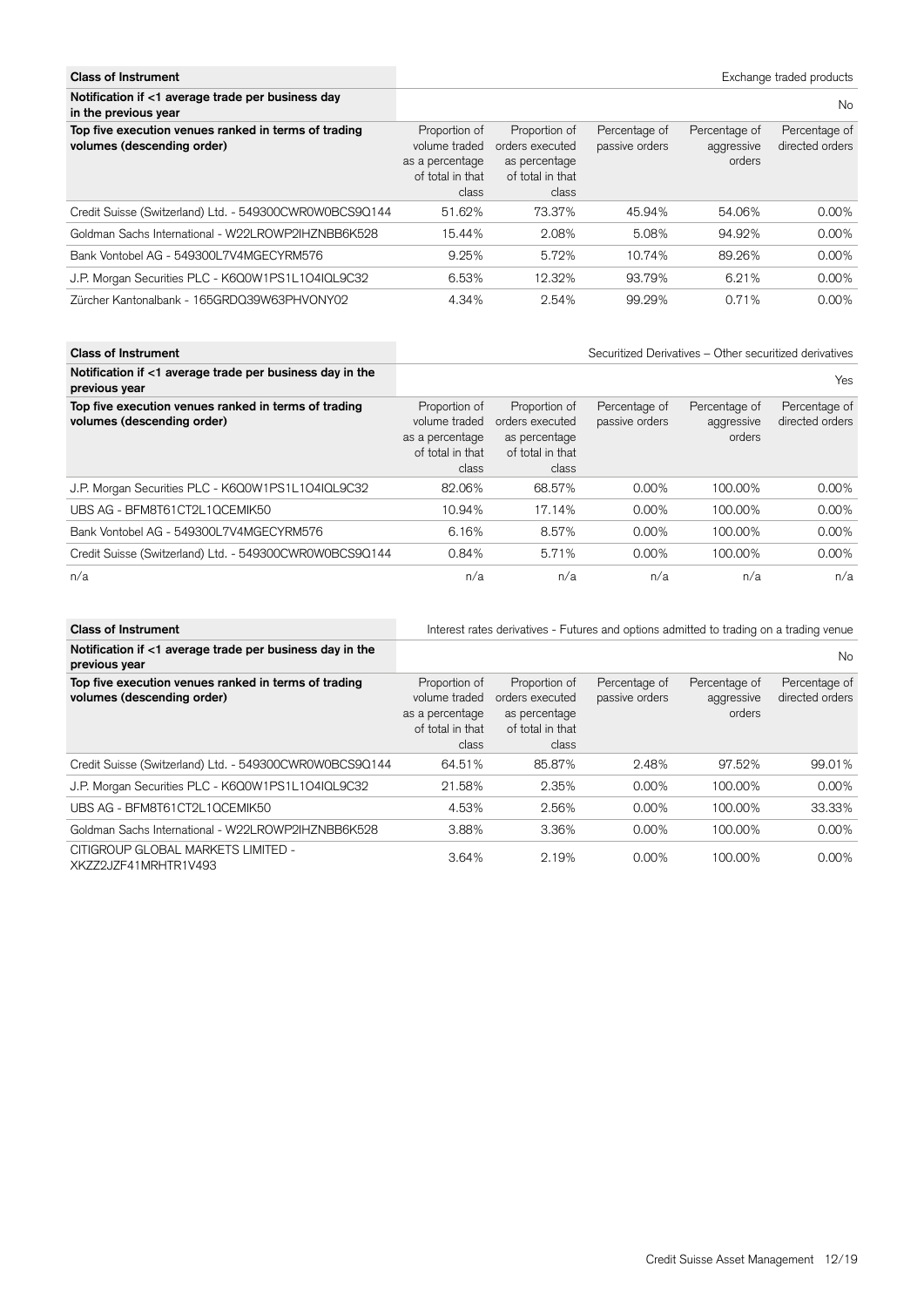#### <span id="page-12-0"></span>3.d. Transmission reports for retail client orders

This section outlines, for each class of financial instruments, the Top 5 brokers, where CSAM routed for further execution orders for clients classified as "retail clients".

| <b>Class of Instrument</b>                                                         | Equities - Shares & Depositary Receipts - Tick size liquidity band 1 and 2<br>(from 0 to 79 trades per day) |                                                                                |                                 |                                       |                                  |
|------------------------------------------------------------------------------------|-------------------------------------------------------------------------------------------------------------|--------------------------------------------------------------------------------|---------------------------------|---------------------------------------|----------------------------------|
| Notification if <1 average trade per business day<br>in the previous year          |                                                                                                             |                                                                                |                                 |                                       | <b>No</b>                        |
| Top five execution venues ranked in terms of trading<br>volumes (descending order) | Proportion of<br>volume traded<br>as a percentage<br>of total in that<br>class                              | Proportion of<br>orders executed<br>as percentage<br>of total in that<br>class | Percentage of<br>passive orders | Percentage of<br>aggressive<br>orders | Percentage of<br>directed orders |
| Credit Suisse (Switzerland) Ltd. - 549300CWR0W0BCS9Q144                            | 39.16%                                                                                                      | 18.61%                                                                         | 0.79%                           | 99.21%                                | 44.05%                           |
| UBS AG - BFM8T61CT2L1QCEMIK50                                                      | 10.89%                                                                                                      | 10.78%                                                                         | 13.01%                          | 86.99%                                | $0.00\%$                         |
| Credit Suisse Securities (Europe) Limited -<br>DL6FFRRLF74S01HE2M14                | 8.61%                                                                                                       | 6.94%                                                                          | $0.00\%$                        | 100.00%                               | $0.00\%$                         |
| J.P. Morgan Securities PLC - K6Q0W1PS1L104IQL9C32                                  | 8.05%                                                                                                       | 16.03%                                                                         | 3.23%                           | 96.77%                                | $0.00\%$                         |
| Citigroup Global Markets Limited - XKZZ2JZF41MRHTR1V493                            | 5.60%                                                                                                       | 9.75%                                                                          | $0.00\%$                        | 100.00%                               | $0.00\%$                         |

| <b>Class of Instrument</b>                                                         | Equities - Shares & Depositary Receipts - Tick size liquidity bands 3 and 4<br>(from 80 to 1 999 trades per day) |                                                                                |                                 |                                       |                                  |
|------------------------------------------------------------------------------------|------------------------------------------------------------------------------------------------------------------|--------------------------------------------------------------------------------|---------------------------------|---------------------------------------|----------------------------------|
| Notification if <1 average trade per business day in the<br>previous year          |                                                                                                                  |                                                                                |                                 |                                       | No.                              |
| Top five execution venues ranked in terms of trading<br>volumes (descending order) | Proportion of<br>volume traded<br>as a percentage<br>of total in that<br>class                                   | Proportion of<br>orders executed<br>as percentage<br>of total in that<br>class | Percentage of<br>passive orders | Percentage of<br>aggressive<br>orders | Percentage of<br>directed orders |
| Credit Suisse (Switzerland) Ltd. - 549300CWR0W0BCS9Q144                            | 52.75%                                                                                                           | 32.47%                                                                         | 0.00%                           | 100.00%                               | 56.94%                           |
| Merrill Lynch International - GGDZP1UYGU9STUHRDP48                                 | 10.38%                                                                                                           | 7.67%                                                                          | 1.47%                           | 98.53%                                | $0.00\%$                         |
| UBS AG - BFM8T61CT2L1QCEMIK50                                                      | 7.16%                                                                                                            | 9.13%                                                                          | 6.17%                           | 93.83%                                | $0.00\%$                         |
| Citigroup Global Markets Limited - XKZZ2JZF41MRHTR1V493                            | 6.58%                                                                                                            | 11.05%                                                                         | 1.02%                           | 98.98%                                | $0.00\%$                         |
| J.P. Morgan Securities PLC - K6Q0W1PS1L104IQL9C32                                  | 6.07%                                                                                                            | 15.11%                                                                         | 1.49%                           | 98.51%                                | $0.00\%$                         |

| <b>Class of Instrument</b>                                                         | Equities - Shares & Depositary Receipts - Tick size liquidity bands 5 and 6<br>(from 2 000 trades per day) |                                                                                |                                 |                                       |                                  |
|------------------------------------------------------------------------------------|------------------------------------------------------------------------------------------------------------|--------------------------------------------------------------------------------|---------------------------------|---------------------------------------|----------------------------------|
| Notification if <1 average trade per business day in the<br>previous year          |                                                                                                            |                                                                                |                                 |                                       | N <sub>o</sub>                   |
| Top five execution venues ranked in terms of trading<br>volumes (descending order) | Proportion of<br>volume traded<br>as a percentage<br>of total in that<br>class                             | Proportion of<br>orders executed<br>as percentage<br>of total in that<br>class | Percentage of<br>passive orders | Percentage of<br>aggressive<br>orders | Percentage of<br>directed orders |
| J.P. Morgan Securities PLC - K6Q0W1PS1L104IQL9C32                                  | 17.59%                                                                                                     | 18.31%                                                                         | 0.00%                           | 100.00%                               | $0.00\%$                         |
| UBS AG - BFM8T61CT2L1QCEMIK50                                                      | 17.31%                                                                                                     | 17.40%                                                                         | 1.75%                           | 98.25%                                | $0.00\%$                         |
| Citigroup Global Markets Limited - XKZZ2JZF41MRHTR1V493                            | 13.48%                                                                                                     | 15.06%                                                                         | 0.00%                           | 100.00%                               | $0.00\%$                         |
| <b>BARCLAYS CAPITAL SECURITIES LIMITED -</b><br>K9WDOH4D2PYBSLSOB484               | 13.25%                                                                                                     | 12.72%                                                                         | 0.00%                           | 100.00%                               | $0.00\%$                         |
| Merrill Lynch International - GGDZP1UYGU9STUHRDP48                                 | 9.68%                                                                                                      | 10.89%                                                                         | 0.00%                           | 100.00%                               | $0.00\%$                         |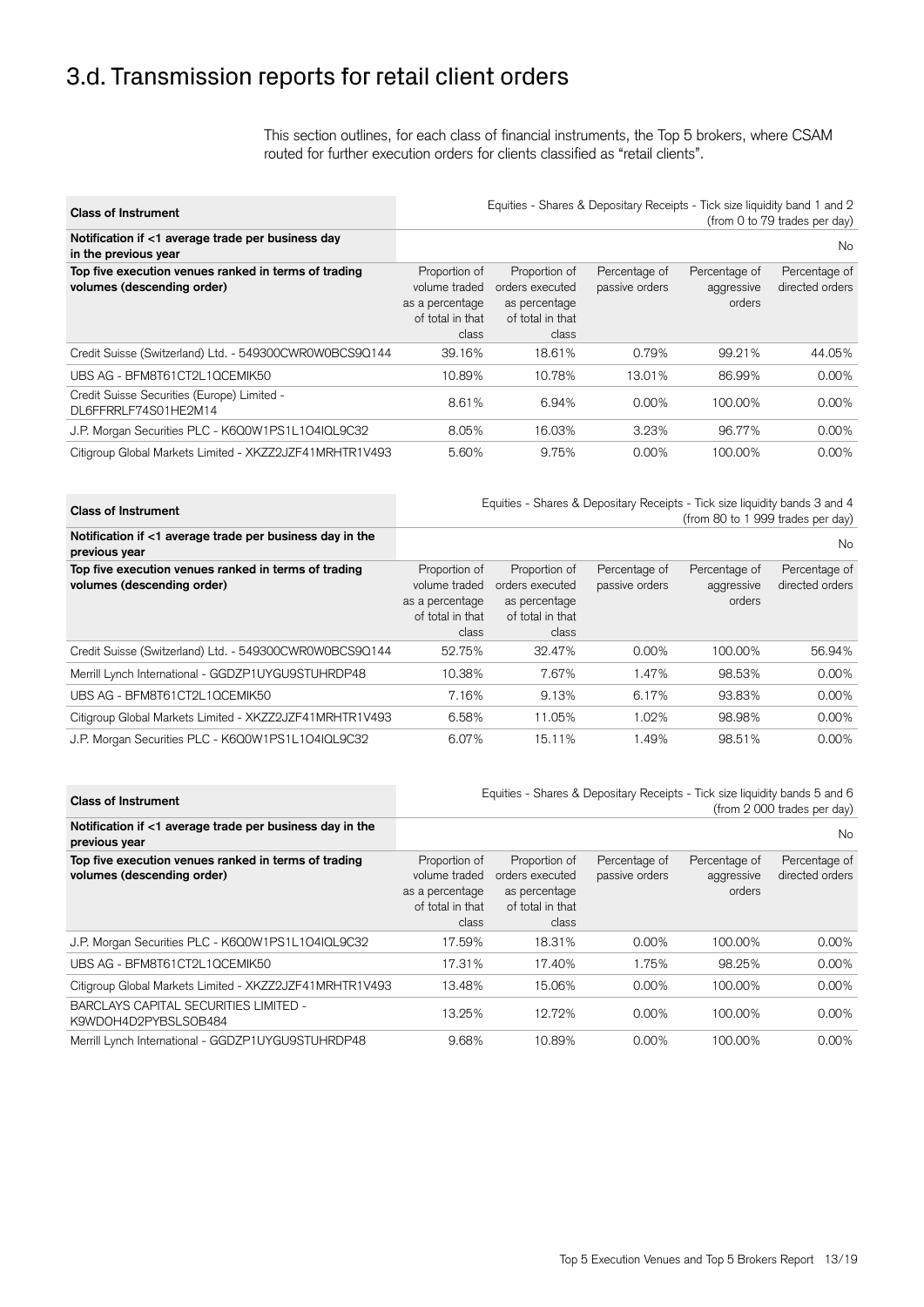**Class of Instrument Class of Instrument Equity derivatives** - Options and Futures admitted to trading on a trading venue

| Notification if <1 average trade per business day in the<br>previous year          |                                                                                |                                                                                |                                 |                                       | Yes                              |
|------------------------------------------------------------------------------------|--------------------------------------------------------------------------------|--------------------------------------------------------------------------------|---------------------------------|---------------------------------------|----------------------------------|
| Top five execution venues ranked in terms of trading<br>volumes (descending order) | Proportion of<br>volume traded<br>as a percentage<br>of total in that<br>class | Proportion of<br>orders executed<br>as percentage<br>of total in that<br>class | Percentage of<br>passive orders | Percentage of<br>aggressive<br>orders | Percentage of<br>directed orders |
| UBS AG - BEM8T61CT2L1QCEMIK50                                                      | 99.26%                                                                         | 96.30%                                                                         | $0.00\%$                        | 100.00%                               | 100.00%                          |
| Goldman Sachs International - W22LROWP2IHZNBB6K528                                 | 0.74%                                                                          | 3.70%                                                                          | $0.00\%$                        | 100.00%                               | $0.00\%$                         |
| n/a                                                                                | n/a                                                                            | n/a                                                                            | n/a                             | n/a                                   | n/a                              |
| n/a                                                                                | n/a                                                                            | n/a                                                                            | n/a                             | n/a                                   | n/a                              |
| n/a                                                                                | n/a                                                                            | n/a                                                                            | n/a                             | n/a                                   | n/a                              |

| <b>Class of Instrument</b>                                                         | Securitized Derivatives - Warrants and Certificate Derivatives                 |                                                                                |                                 |                                       |                                  |
|------------------------------------------------------------------------------------|--------------------------------------------------------------------------------|--------------------------------------------------------------------------------|---------------------------------|---------------------------------------|----------------------------------|
| Notification if <1 average trade per business day in the<br>previous year          |                                                                                |                                                                                |                                 |                                       | Yes.                             |
| Top five execution venues ranked in terms of trading<br>volumes (descending order) | Proportion of<br>volume traded<br>as a percentage<br>of total in that<br>class | Proportion of<br>orders executed<br>as percentage<br>of total in that<br>class | Percentage of<br>passive orders | Percentage of<br>aggressive<br>orders | Percentage of<br>directed orders |
| Macquarie Capital (Europe) Limited -<br>549300GX4FPMFF91RJ37                       | 83.88%                                                                         | 16.00%                                                                         | $0.00\%$                        | 100.00%                               | $0.00\%$                         |
| Credit Suisse (Switzerland) Ltd. - 549300CWR0W0BCS9Q144                            | 13.46%                                                                         | 80.00%                                                                         | $0.00\%$                        | 100.00%                               | $0.00\%$                         |
| UBS Switzerland AG - 549300WOIFUSNYH0FL22                                          | 2.67%                                                                          | 4.00%                                                                          | $0.00\%$                        | 100.00%                               | 0.00%                            |
| n/a                                                                                | n/a                                                                            | n/a                                                                            | n/a                             | n/a                                   | n/a                              |
| n/a                                                                                | n/a                                                                            | n/a                                                                            | n/a                             | n/a                                   | n/a                              |

| <b>Class of Instrument</b>                                                         | Exchange traded products                                                       |                                                                                |                                 |                                       |                                  |
|------------------------------------------------------------------------------------|--------------------------------------------------------------------------------|--------------------------------------------------------------------------------|---------------------------------|---------------------------------------|----------------------------------|
| Notification if <1 average trade per business day in the<br>previous year          |                                                                                |                                                                                |                                 |                                       | Yes                              |
| Top five execution venues ranked in terms of trading<br>volumes (descending order) | Proportion of<br>volume traded<br>as a percentage<br>of total in that<br>class | Proportion of<br>orders executed<br>as percentage<br>of total in that<br>class | Percentage of<br>passive orders | Percentage of<br>aggressive<br>orders | Percentage of<br>directed orders |
| Citigroup Global Markets Limited - XKZZ2JZF41MRHTR1V493                            | 54.70%                                                                         | 37.50%                                                                         | $0.00\%$                        | 100.00%                               | $0.00\%$                         |
| Goldman Sachs International - W22LROWP2IHZNBB6K528                                 | 23.08%                                                                         | 8.75%                                                                          | $0.00\%$                        | 100.00%                               | $0.00\%$                         |
| UBS AG - BFM8T61CT2L1QCEMIK50                                                      | 10.63%                                                                         | 20.00%                                                                         | 12.50%                          | 87.50%                                | 0.00%                            |
| Credit Suisse Securities (Europe) Limited -<br>DL6FFRRLF74S01HE2M14                | 7.67%                                                                          | 7.50%                                                                          | $0.00\%$                        | 100.00%                               | $0.00\%$                         |
| Merrill Lynch International - GGDZP1UYGU9STUHRDP48                                 | .99%                                                                           | 2.50%                                                                          | 0.00%                           | 100.00%                               | $0.00\%$                         |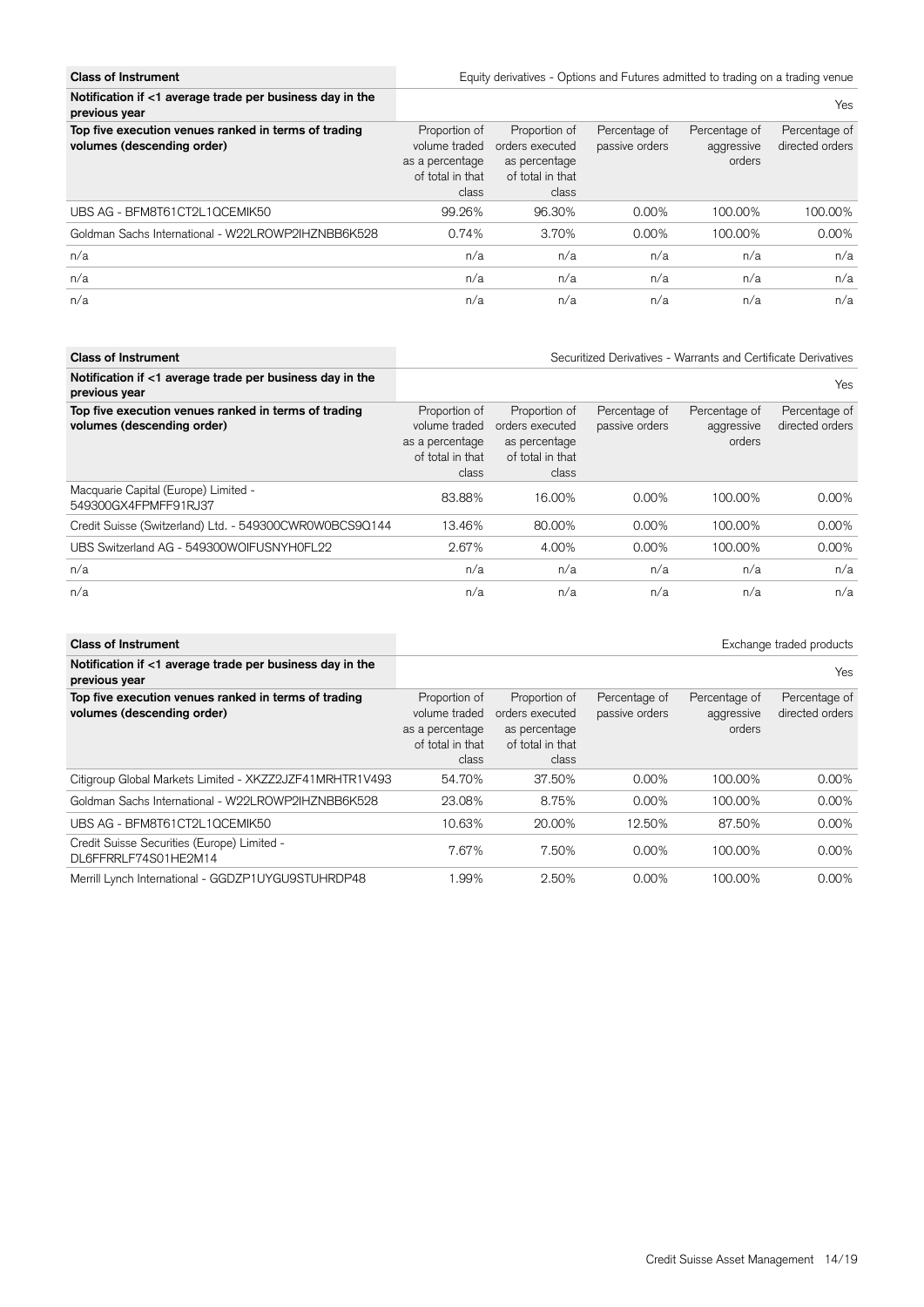### <span id="page-14-0"></span>3.e. Execution reports for SFTs

| <b>Class of Instrument</b>                                                         | Securities financing transaction (SFT)                                |                                                                       |  |
|------------------------------------------------------------------------------------|-----------------------------------------------------------------------|-----------------------------------------------------------------------|--|
| Notification if <1 average trade per business day in the<br>previous year          |                                                                       | Yes                                                                   |  |
| Top five execution venues ranked in terms of trading<br>volumes (descending order) | Proportion of volume traded as a<br>percentage of total in that class | Proportion of orders executed as<br>percentage of total in that class |  |
| BLOOMBERG Trading Facility Limited -<br>549300ROEJDDAXM6LU05                       | 100.00%                                                               | 100.00%                                                               |  |
| n/a                                                                                | n/a                                                                   | n/a                                                                   |  |
| n/a                                                                                | n/a                                                                   | n/a                                                                   |  |
| n/a                                                                                | n/a                                                                   | n/a                                                                   |  |
| n/a                                                                                | n/a                                                                   | n/a                                                                   |  |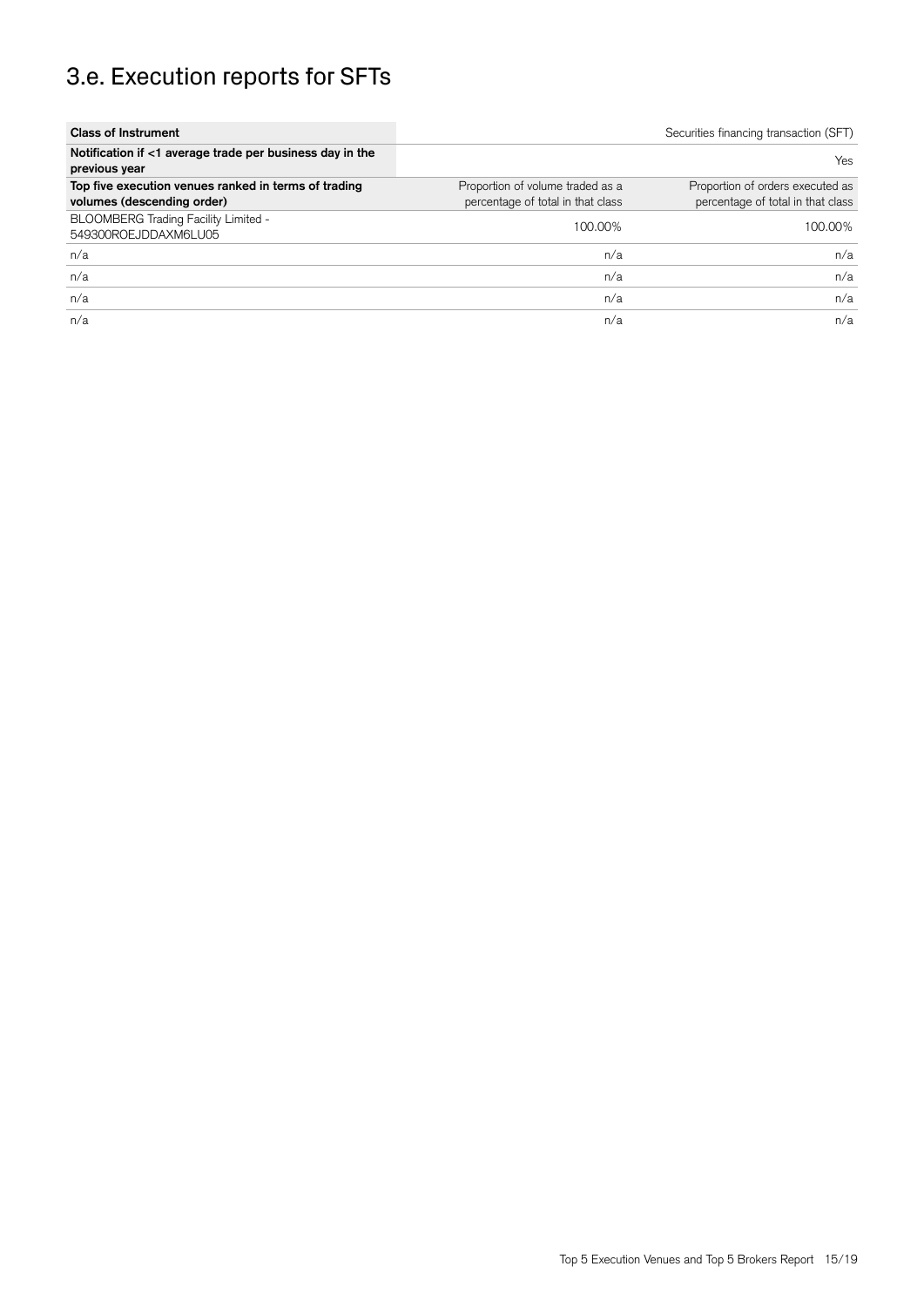This Appendix to the overarching CSAM Best Execution Quality Report provides an overview of financial instruments in scope of the CSAM Best Execution Statement and further contains definitions of key terms used throughout the document.

#### <span id="page-15-0"></span>A.1. Financial instruments in scope of this Report

- Transferable securities;
- $\blacksquare$  Money-market instruments<sup>3</sup>;
- Units in listed/publicly traded collective investment undertakings;
- Options, futures, swaps, forward rate agreements and any other derivative contracts relating to securities, currencies, interest rates or yields, or other derivatives instruments, financial indices or financial measures which may be settled physically or in cash;
- Options, futures, swaps, forward rate agreements and any other derivative contracts relating to commodities that must be settled in cash or may be settled in cash at the option of one of the parties (otherwise than by reason of a default or other termination event);
- Options, futures, swaps, and any other derivative contract relating to commodities that can be physically settled, provided that they are traded on a Regulated Market and/or a MTF;
- Options, futures, swaps, forwards and any other derivative contracts relating to commodities, that can be physically settled not otherwise mentioned above and not being for commercial purposes, which have the characteristics of other derivative Financial Instruments, having regard to whether, inter alia, they are cleared and settled through recognized. clearing houses or are subject to regular margin calls;
- Derivative instruments for the transfer of credit risk;
- Financial contracts for differences:
- Options, futures, swaps, forward rate agreements and any other derivative contracts relating to climatic variables, freight rates, emission allowances or inflation rates or other official economic statistics that must be settled in cash or may be settled in cash at the option of one of the parties (otherwise than by reason of a default or other termination event), as well as any other derivative contracts relating to assets, rights, obligations, indices and measures not otherwise mentioned in this Section, which have the characteristics of other derivative Financial Instruments, having regard to whether, inter alia, they are traded on a Regulated Market or an MTF, are cleared and settled through recognized clearing houses or are subject to regular margin calls.

<sup>3</sup> Excluding Money Market instruments that meet the definition of spot contract according to Article 10 (2) of the Commission Delegated Regulation (EU) 2017/565 supplementing Directive 2014/65/EU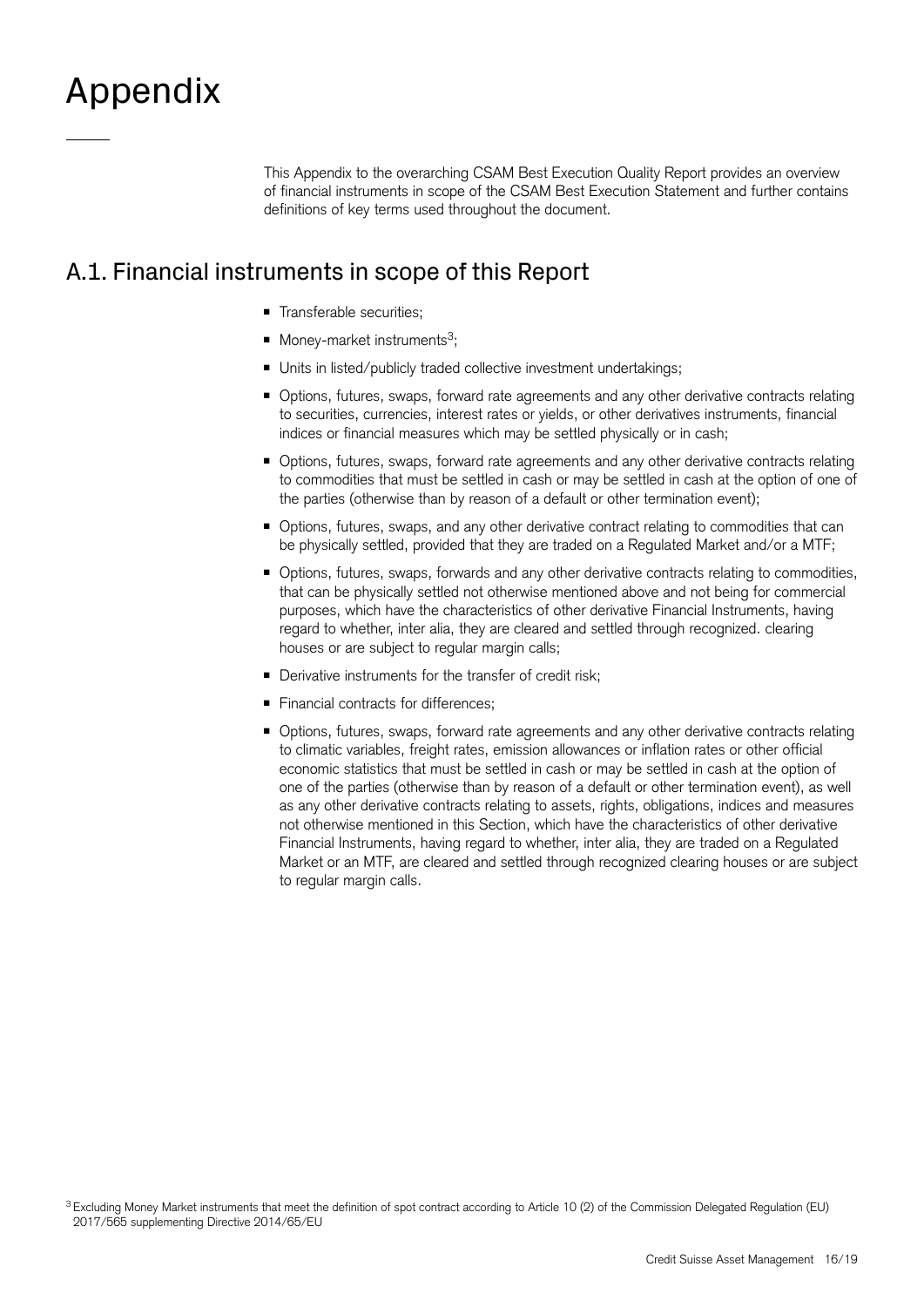### <span id="page-16-0"></span>A.2. Definitions

| <b>Broker</b>                                         | A Broker is a street-side counterparty or affiliated provider through which CSAM transmits<br>orders on behalf of client portfolios for execution.                                                                                                                                                                                                                                                                                                                                                                                                                                                                        |
|-------------------------------------------------------|---------------------------------------------------------------------------------------------------------------------------------------------------------------------------------------------------------------------------------------------------------------------------------------------------------------------------------------------------------------------------------------------------------------------------------------------------------------------------------------------------------------------------------------------------------------------------------------------------------------------------|
| <b>Eligible Counterparty</b>                          | Eligible Counterparties are investment firms; credit institutions; insurance companies; UCITS<br>and their management companies; pension funds and their management companies; other<br>financial institutions authorized or regulated under community legislation or the national law of<br>a Member State; undertakings exempted from the application of this Directive under Article<br>2(1)(k) and (l); national governments and their corresponding offices including public bodies<br>that deal with public debt; central banks; and supranational organizations (Definition Directive<br>2004/39/EC, art. 24 (2)). |
| <b>Execution Quality Report</b>                       | Under MiFID II Execution Venues are required to report on the execution quality achieved,<br>published on a quarterly basis.                                                                                                                                                                                                                                                                                                                                                                                                                                                                                              |
| <b>Execution Venue</b>                                | Execution Venue refers to regulated markets, MTFs or OTFs and other liquidity providers or<br>entities that perform a similar function.                                                                                                                                                                                                                                                                                                                                                                                                                                                                                   |
| <b>Financial instrument</b>                           | Financial Instrument is defined in Appendix A.1.                                                                                                                                                                                                                                                                                                                                                                                                                                                                                                                                                                          |
| <b>Investment Firm</b>                                | Investment Firm means any legal person whose regular occupation or business is the provision<br>of one or more investment services to third parties and/or the performance of one or more<br>investment activities on a professional basis.                                                                                                                                                                                                                                                                                                                                                                               |
| <b>Market Operator</b>                                | Market Operator means a person or persons who manages and/or operates the business of<br>a regulated market and may be the regulated market itself.                                                                                                                                                                                                                                                                                                                                                                                                                                                                       |
| <b>MiFID II</b>                                       | Markets in Financial Instruments Directive 2014/65/EU of 15 May 2014 ("MiFID II").                                                                                                                                                                                                                                                                                                                                                                                                                                                                                                                                        |
| <b>Multilateral Trading</b><br>Facility ("MTF")       | Multilateral Trading Facility ("MTF") means a multilateral system, operated by an investment<br>firm or a Market Operator, which brings together multiple third party buying and selling<br>interests in Financial Instruments.                                                                                                                                                                                                                                                                                                                                                                                           |
| <b>Organized Trading</b><br>Facility ("OTF")          | Organized trading facility ("OTF") means a multilateral system which is not a regulated market<br>or an MTF, and in which multiple third-party buying and selling interests in bonds, structured<br>finance products, emission allowances or derivatives are able to interact in the system in a way<br>that results in a contract in accordance with the Directive.                                                                                                                                                                                                                                                      |
| Orders/transactions on<br>behalf of client portfolios | Orders/transactions on behalf of client portfolios summarizes an investment decision and<br>subsequent order placement undertaken by a CSAM portfolio manager who is the appointed<br>attorney to execute or transmit a transaction on behalf of client portfolios in any of the financial<br>instruments listed in Appendix A.1.                                                                                                                                                                                                                                                                                         |
| <b>Professional Client</b>                            | Professional Client means a client who possesses the experience, knowledge and expertise to<br>be able to appropriately assess the risks associated with their own investment decisions (e.g.<br>financial institutions, other authorized or regulated institutions, collective investment schemes<br>and management companies of such schemes, pension funds, and other institutional inves-<br>tors). Retail Clients who fulfill two out of three criteria set up to demonstrate their knowledge<br>and experience might also be considered Professional Clients upon their own request.                                |
| <b>Regulated Market</b>                               | Regulated market means a multilateral system operated and/or managed by a market<br>operator, which brings together or facilitates the bringing together of multiple third party<br>buying and selling interests in Financial Instruments.                                                                                                                                                                                                                                                                                                                                                                                |
| <b>Retail Client</b>                                  | Retail Client means a client who is not a Professional Client.                                                                                                                                                                                                                                                                                                                                                                                                                                                                                                                                                            |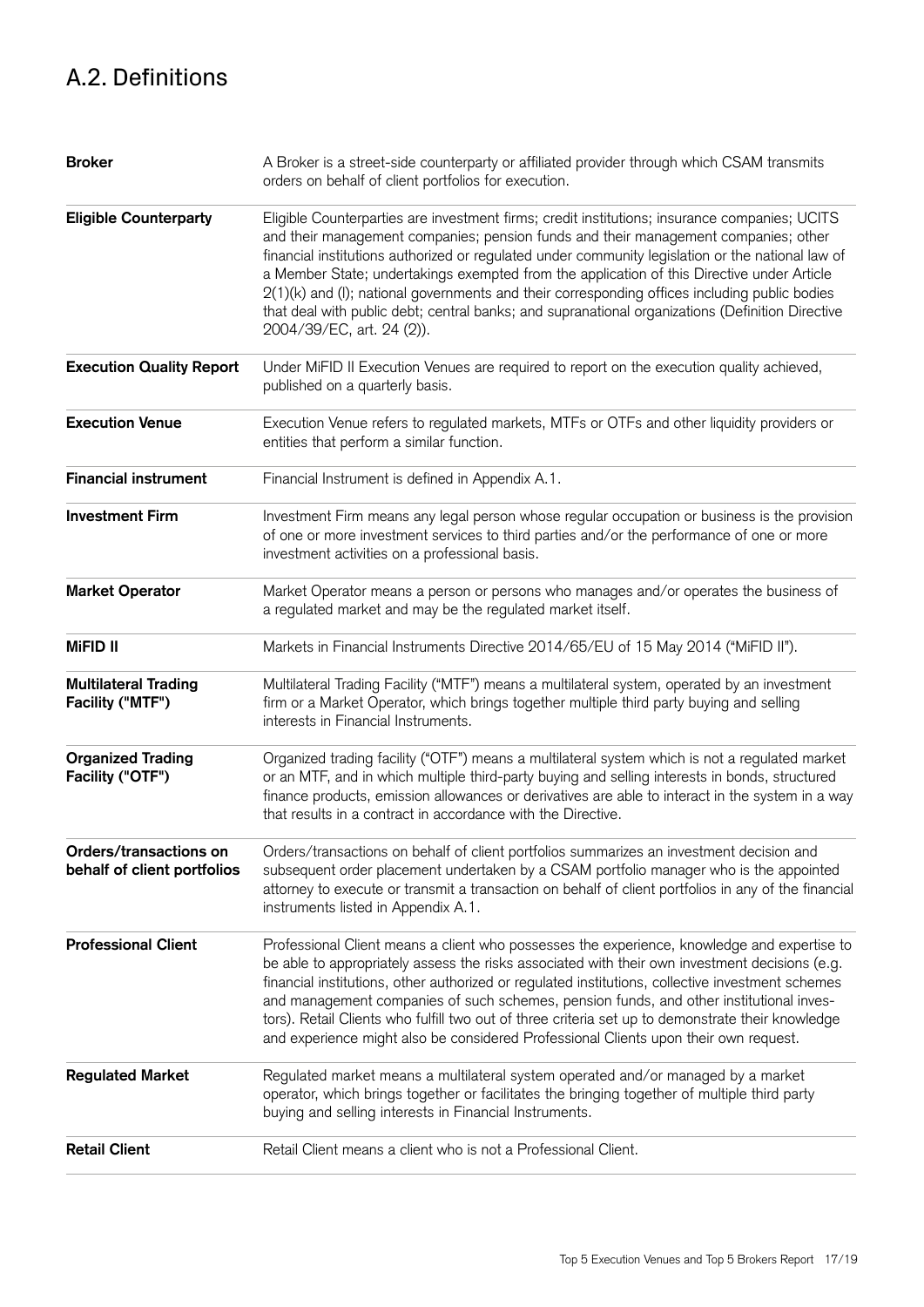| <b>Total Consideration</b> | Price of the financial instrument and the costs relating to execution, which shall include all<br>expenses incurred by the client that are directly relating to the execution of the order, including<br>Execution Venue fees, clearing and settlement fees and any other fees paid to third parties<br>involved in the execution of the order. |
|----------------------------|-------------------------------------------------------------------------------------------------------------------------------------------------------------------------------------------------------------------------------------------------------------------------------------------------------------------------------------------------|
| <b>Trading Venue</b>       | Trading venue means any Regulated Market, MTF or OTF as defined by MiFID II.                                                                                                                                                                                                                                                                    |